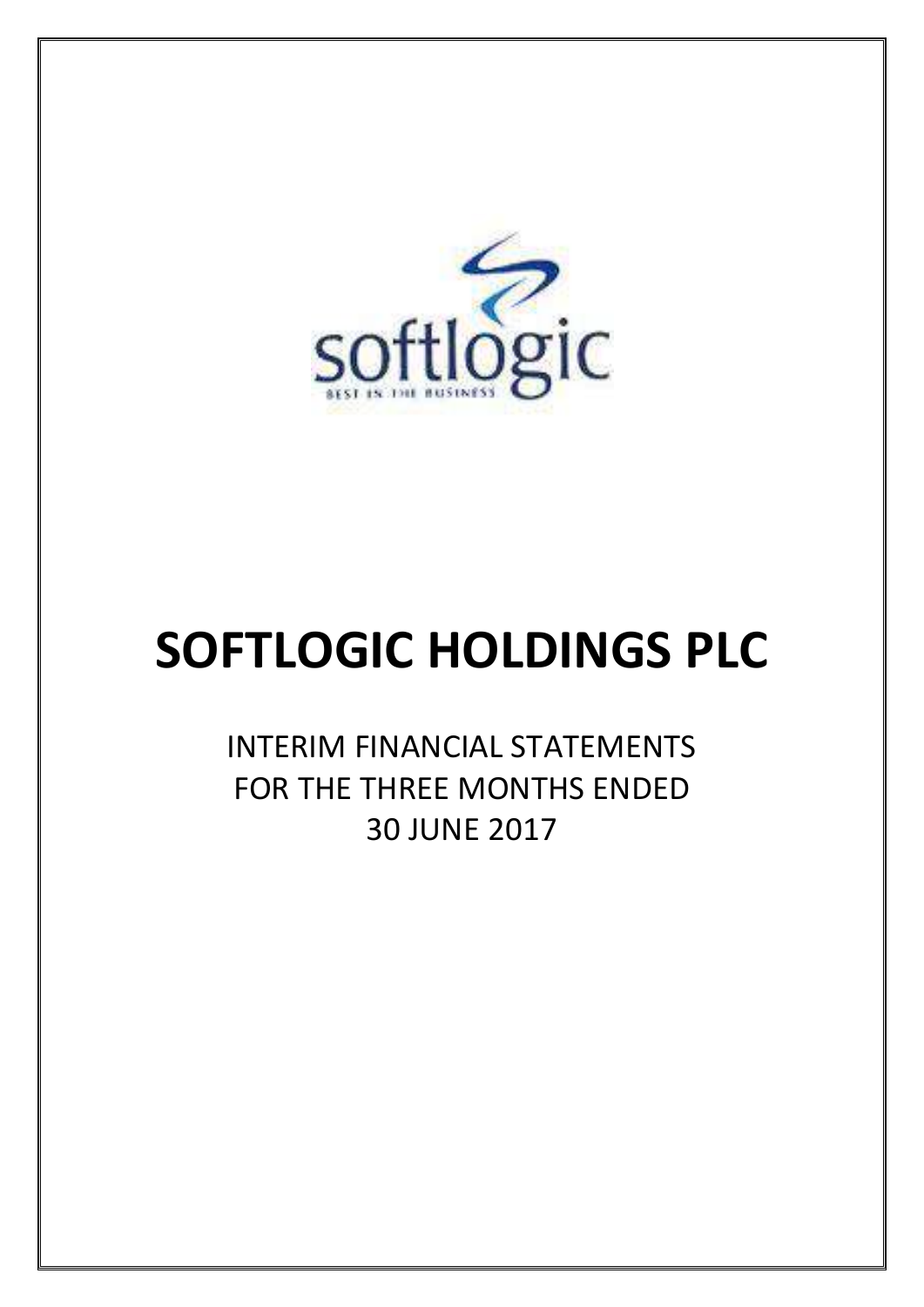#### **Dear Shareholders,**

Revenue growth of 6.2% to Rs. 15.2 Bn in 1QFY18 from Rs. 14.3Bn in 1QFY17 was resilient despite tightened monetary policy, contracting purchasing power, and inclement weather, all contributing to lackluster demand. The prime contributors to the Group topline were Retail (32.0%), ICT (25.6%), Healthcare Services (19.9%), Financial Services (16.7%) and Automobile (3.0%). Leisure sector is expected to improve its contribution and reduce its overall losses in the periods to come with Mövenpick Hotel's monthly trajectory of occupancy improving as anticipated while intermittent full occupancy in today's context in both hotels – Centara Ceysands Resort & Spa and Mövenpick Hotel Colombo– augurs positively for the sector.

Gross Profit improved strongly by 21.2% to Rs. 5.4 Bn reflecting a GP margin improvement from 31.5% in 1QFY17 to 35.9% in 1QFY18. Group synergies and economies of scale helped profitability. Healthcare sector was a key contributor to the Gross Profit growth during the period with increasing demand and bed occupancy in our four hospitals augmenting performance in an unprecedented manner.

Operating profit increased 34.5% to Rs. 1.8 Bn during the first three months of the financial year. An improvement in Operating profit margins from 9.6% in the comparative quarter to 12.2% was witnessed in 1QFY18. Group's continuous focus on cost discipline and efficiency measures led to the improvements in cost margins. Operational expenses increased 17.5% to Rs.4.0 Bn. Distribution costs declined 21.6% to Rs. 667.8 Mn whilst administrative costs registered an increase of 30.6% to Rs. 3.3 Bn during the quarter particularly due to the new city hotel.

EBITDA for the quarter improved a strong 37.2% to Rs.2.5 Bn from Rs. 1.8 Bn in 1QFY17.

Finance Expenses increased 39.6% to Rs. 1.3 Bn during quarter primarily owing to increasing interest rates.

Profit before tax improved 8.8% to Rs. 659.6 Mn pushing the profit after taxation for the first three-months of FY2017/18 to Rs. 429.6 Mn after a tax charge of Rs. 230.0 Mn (Rs. 99.1 Mn in 1QFY17).

#### **Retail**

Retail sector's revenue was Rs. 4.8 Bn. Primary contributors to this sector continued to be Softlogic Retail and the Odel group. Branded apparel and accessories business performance continue to support Odel's growth momentum. A new Odel wing with store space of 10,000 sq. ft will be opened during August 2017 introducing several other leading international fashion brands. The Burger King operations reported good earnings during the quarter as we opened an outlet in Malabe in July taking the total reach to 16 locations. Strategy to rebuild the Baskin-Robbins brand is being executed with refurbishment of its four ice-cream parlours.

Consumer Electronics network stands with 219 stores around Sri Lanka with the latest store being opened in Ja-Ela. We now have a total retail space of 297,000 sq. ft in the Consumer Electronics business.

Operating profit increased 63.4% to Rs. 699.4 Mn during 1QFY18 reflecting an OP margin improvement from 9.0% in 1QFY17 to 14.4% in 1QFY18 owing to the Group's stringent cost controls while expanding. Sector PBT improved strongly to Rs. 290.7 Mn. Retail sector PAT reported a robust growth to Rs. 222.8 Mn during the quarter.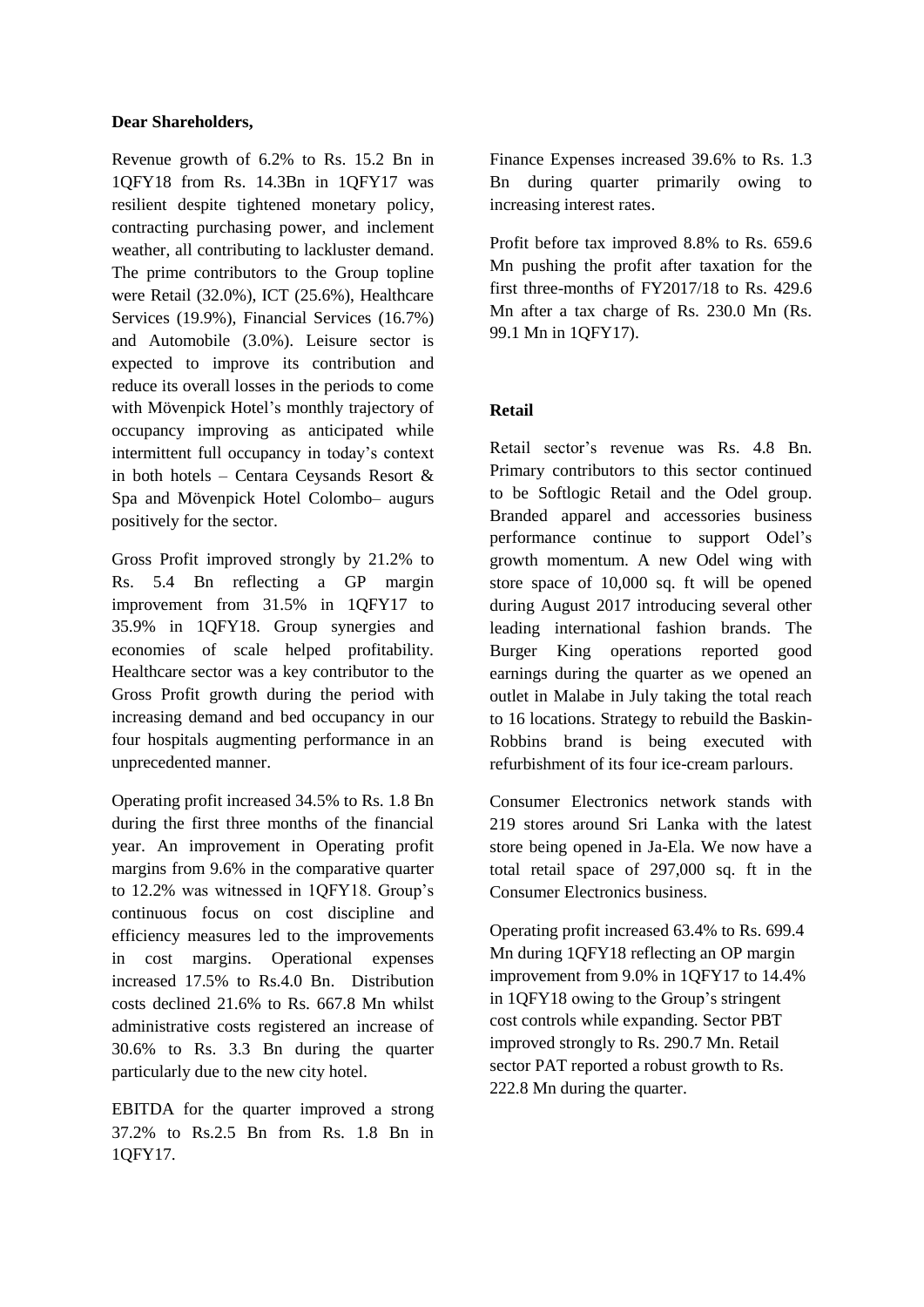#### **Healthcare Services**

Healthcare Services exceeded our expectations during the quarter. Sector revenue registered a sound 29.1% growth to Rs. 3.0 Bn during the quarter under discussion. The sector's revenue contribution emerged from Central Hospital Ltd., (37% contribution), Asiri Hospital Holdings PLC (32% contribution) and Asiri Surgical Hospital PLC (27% contribution). The operating profit of the Asiri Group reached Rs. 712.9 Mn which is a 66.5% growth from 1QFY17. Asiri's unique value proposition, in terms of its ability to provide the most technologically advanced treatment along with one of the best medical expertise, sums up its distinct competitor advantage. Asiri Group continued to mark its quality recognitions with the most recent identification being the Neurosurgery Centre at Central Hospital Ltd., as an examination centre for the Royal College of Surgeons, UK while the Bone Marrow transplant unit was also elected for postgraduate training.

Construction of 150-bed hospital in Kandy is well in line with targeted timelines to open next year.

#### **Information & Communication Technology**

ICT sector revenue declined 14.1% to Rs. 3.9 Bn for the quarter with the interruption of the 'Nokia' business. However, the new range of Nokia handsets with Android Operating System has already been launched and is expected to add to topline and profitability during the year. 'Samsung' operations continued to dominate the telco sector's performance followed by 'HTC'. We launched 'Intex', a leading Indian mobile handset brand. We have strategically placed 'HTC' and 'Intex' to take advantage of the affordable handset market in Sri Lanka. The Group's hardware and software provider to the corporate world continued to grow with strong revenue realization from its contractual businesses.

This segment's operating profit for the period of Rs. 212.2 Mn took its PBT to Rs.148.2 Mn. PAT of the sector for the quarter was Rs. 106.2 Mn.

#### **Financial Services**

Financial Services recorded a growth of 19.0% in topline to Rs. 2.5 Bn during 1QFY18 while operating profit for the quarter was increased 4.6% to Rs. 330.9 Mn. Sector PBT for the quarter was Rs. 311.2 Mn while PAT reached Rs. 276.7 Mn during 1QFY18.

Softlogic Life Insurance PLC continued to perform strongly recording a GWP of Rs. 3.4 Bn, a growth of 23% which is twice the market pace which grew by 11% during the 1H2017. The Company is ranked 5th with a market share of 10%.

Softlogic Finance PLC's assets was Rs. 22.1 as at 30th June 2017 whilst Customer Deposits improved 6.8% to Rs. 16.2 Bn.

### **Automobile**

Automobile sector revenue improved 19.0% to Rs. 453.4 Mn during the first quarter of financial year end 2018. This sector progressed well as losses continued to shrink as management focuses on key activities which drive earnings.

Sales focus remained with the 'Ford Ranger Double Cab' and the 'Ford Eco Sport' range. Accident Repair business recently received focus during the quarter as our ties with insurance businesses was strengthened. Restructuring at Softlogic Automobiles is paying off well with elimination of the extra workshop space which was under-utilized.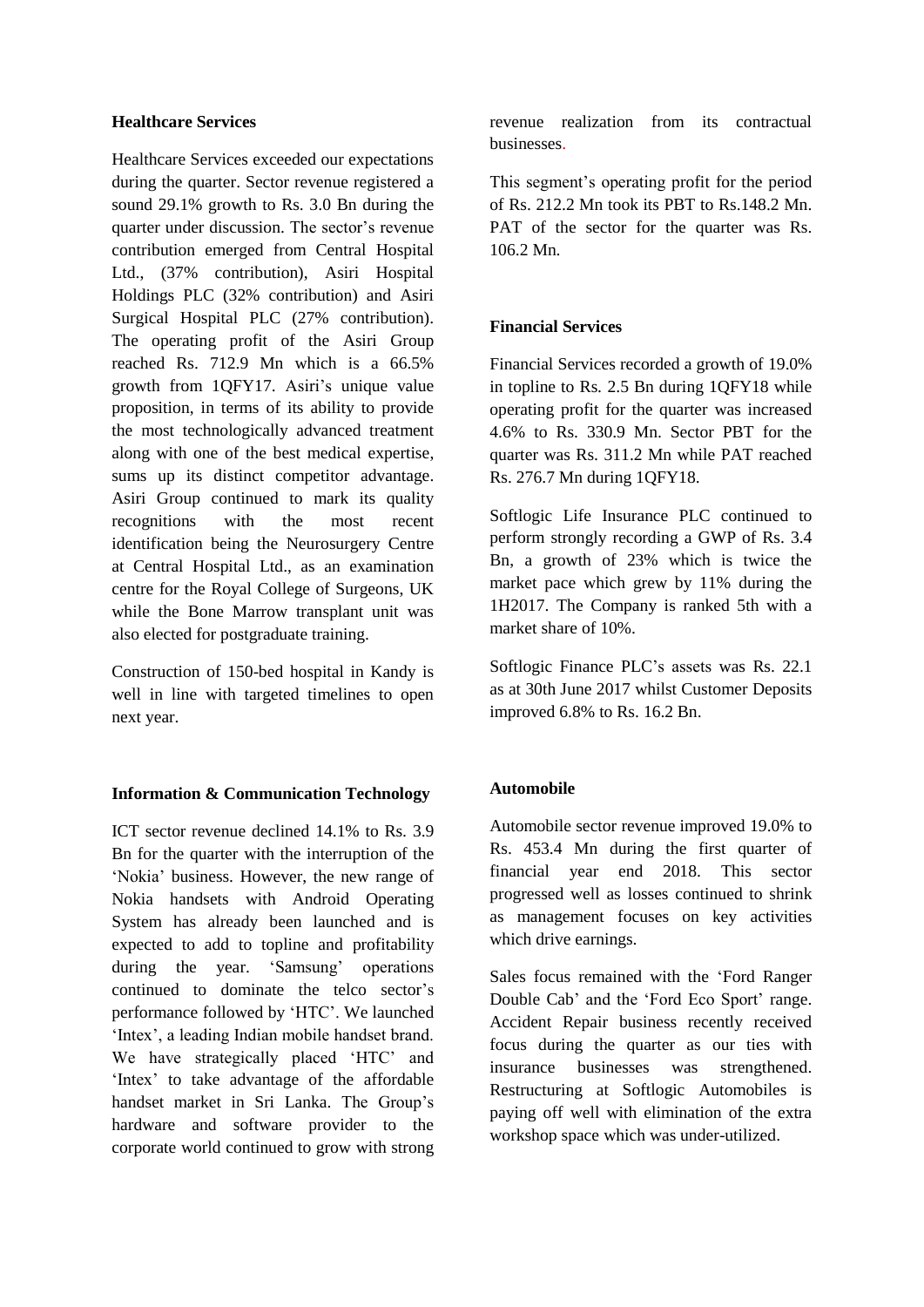Suzuki Motors Lanka (Pvt) Ltd., which holds the exclusive Agency Agreement with Suzuki Motor Corporation of Japan, to distribute motorcycles in Sri Lanka, was acquired recently. Group's synergies will elevate Suzuki's market position while efforts are underway to strengthen distribution channels to exploit market potential.

#### **Leisure**

The financial performance of the leisure sector composing of Centara Ceysands Resorts & Spa and the 7-month old five star city hotel – Mövenpick Hotel Colombo, reported a revenue growth of 169.5% to Rs. 430.1 Mn during 1QFY18.

Operating profit was affected by the city hotel which commenced operations in January. Both the hotel properties won numerous accolades, recognitions and rating in the travel market in Sri Lanka including the Golden Globe Tiger Awards and World Travel Awards for Mövenpick Hotel Colombo while the resort won numerous awards at South Asia Travel Awards.

#### **Future Outlook**

In a difficult operating environment, consolidation and cost discipline are key to progress and sustainable returns. What requires improvement is the leisure sector's macroeconomic fundamentals, but occupancy rates are moving in the right direction at our hotels which will ensure those startup costs are recovered much faster than projected. Furthermore, we expect interest rates to fall in line with fiscal discipline thereby this would further improve the Group's overall performance. With Softlogic's diversified portfolio, sustainable value creation hinges on sound macroeconomic fundamentals and policy consistency.

*-sgd-***Ashok Pathirage Chairman 15 August 2017**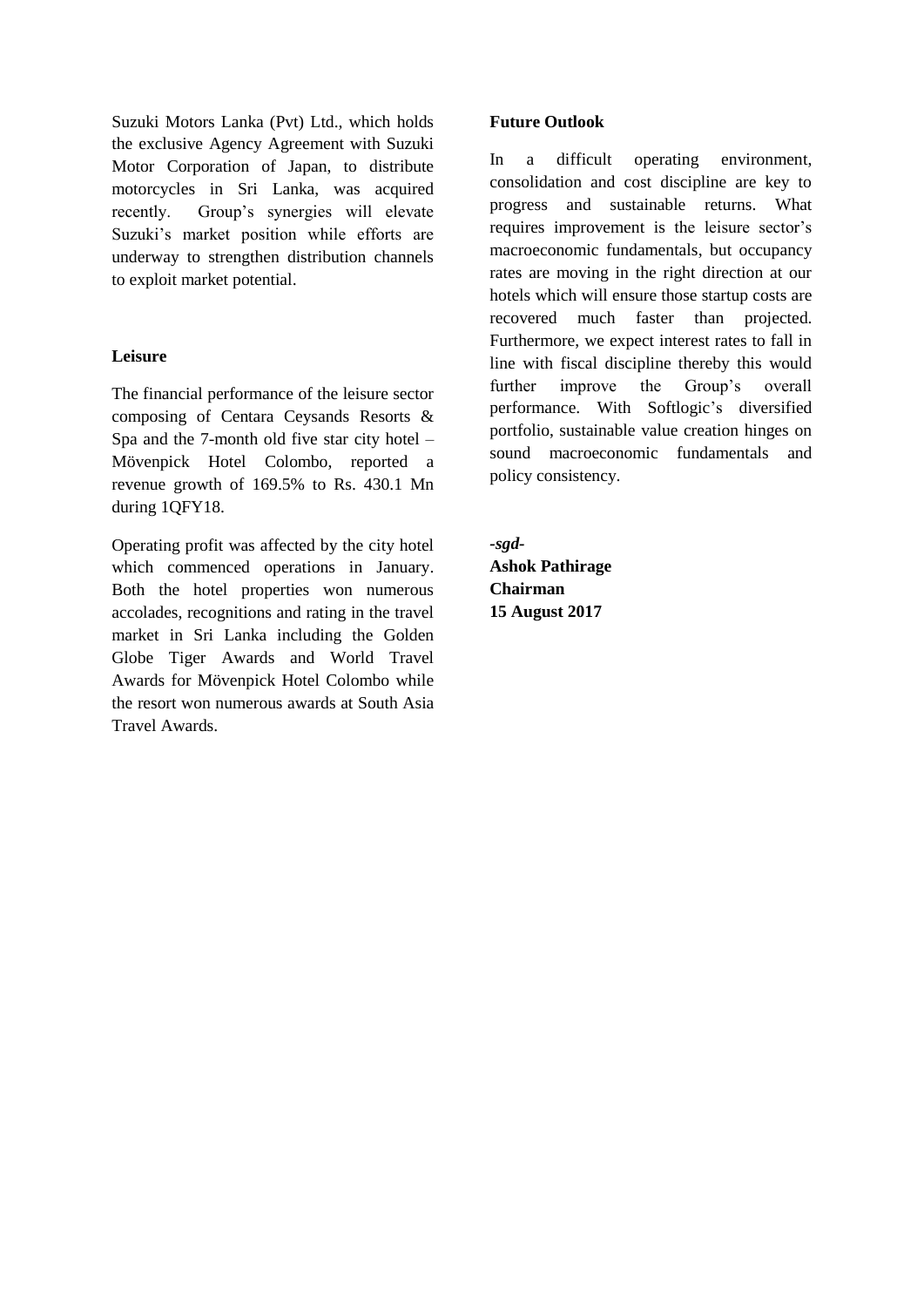#### **CONSOLIDATED INCOME STATEMENT**

| In Rs.                                                    | <b>Unaudited</b><br>03 months to<br>30-06-2017 | <b>Unaudited</b><br>03 months to<br>30-06-2016 | Change<br>as a<br>% | <b>Audited</b><br>12 months to<br>31-03-2017 |
|-----------------------------------------------------------|------------------------------------------------|------------------------------------------------|---------------------|----------------------------------------------|
| <b>Continuing operations</b>                              |                                                |                                                |                     |                                              |
| Revenue                                                   | 15,163,089,102                                 | 14,272,419,391                                 | 6.24                | 59,087,730,604                               |
| Cost of sales                                             | (9,722,760,035)                                | (9,782,905,437)                                | (0.61)              | (39, 377, 706, 757)                          |
| Gross profit                                              | 5,440,329,067                                  | 4,489,513,954                                  | 21.18               | 19,710,023,847                               |
| Other operating income                                    | 391,356,141                                    | 276,049,333                                    | 41.77               | 994,431,461                                  |
| Distribution expenses                                     | (667, 770, 866)                                | (851, 424, 317)                                | (21.57)             | (3,039,151,173)                              |
| Administrative expenses                                   | (3,319,909,146)                                | (2,542,876,490)                                | 30.56               | (12,350,088,217)                             |
| <b>Results from operating activities</b>                  | 1,844,005,196                                  | 1,371,262,480                                  | 34.47               | 5,315,215,918                                |
| Finance income                                            | 311,545,444                                    | 159,579,280                                    | 95.23               | 897,391,473                                  |
| Finance expenses                                          | (1,259,478,698)                                | (901, 971, 070)                                | 39.64               | (4,809,538,225)                              |
| Net finance cost                                          | (947, 933, 254)                                | (742,391,790)                                  | 27.69               | (3,912,146,752)                              |
| Change in fair value of investment property               |                                                |                                                |                     | 354,120,000                                  |
| Change in insurance contract liabilities                  | (237, 223, 681)                                | (30, 783, 992)                                 | 670.61              | (82, 439, 974)                               |
| Share of profit of equity accounted investees             | 798,228                                        | 7,994,111                                      | (90.01)             | 9,997,782                                    |
| Profit before tax                                         | 659,646,489                                    | 606,080,809                                    | 8.84                | 1,684,746,974                                |
| Tax expense                                               | (230,016,963)                                  | (99, 147, 476)                                 | 131.99              | (863, 567, 306)                              |
| Profit for the period from continuing operations          | 429,629,526                                    | 506,933,333                                    | (15.25)             | 821,179,668                                  |
| Profit/ (loss) for the period from discontinued operation |                                                | (78, 531, 890)                                 | (100.00)            | 145,317,367                                  |
| Profit for the period                                     | 429,629,526                                    | 428,401,443                                    | 0.29                | 966,497,035                                  |
| Attributable to:                                          |                                                |                                                |                     |                                              |
| Equity holders of the parent                              | 43,579,228                                     | 101,791,310                                    | (57.19)             | 108,189,090                                  |
| Non-controlling interest                                  | 386,050,298                                    | 326,610,133                                    | 18.20               | 858,307,945                                  |
|                                                           | 429,629,526                                    | 428,401,443                                    | 0.29                | 966,497,035                                  |
|                                                           |                                                |                                                |                     |                                              |
| Earnings per share - Basic (Rs.)                          | 0.06                                           | 0.13                                           | (57.19)             | 0.14                                         |
| Dividend per share - Rs.                                  | 0.65                                           | 0.50                                           | 30.00               | 0.50                                         |

Note : Figures in brackets indicate deductions.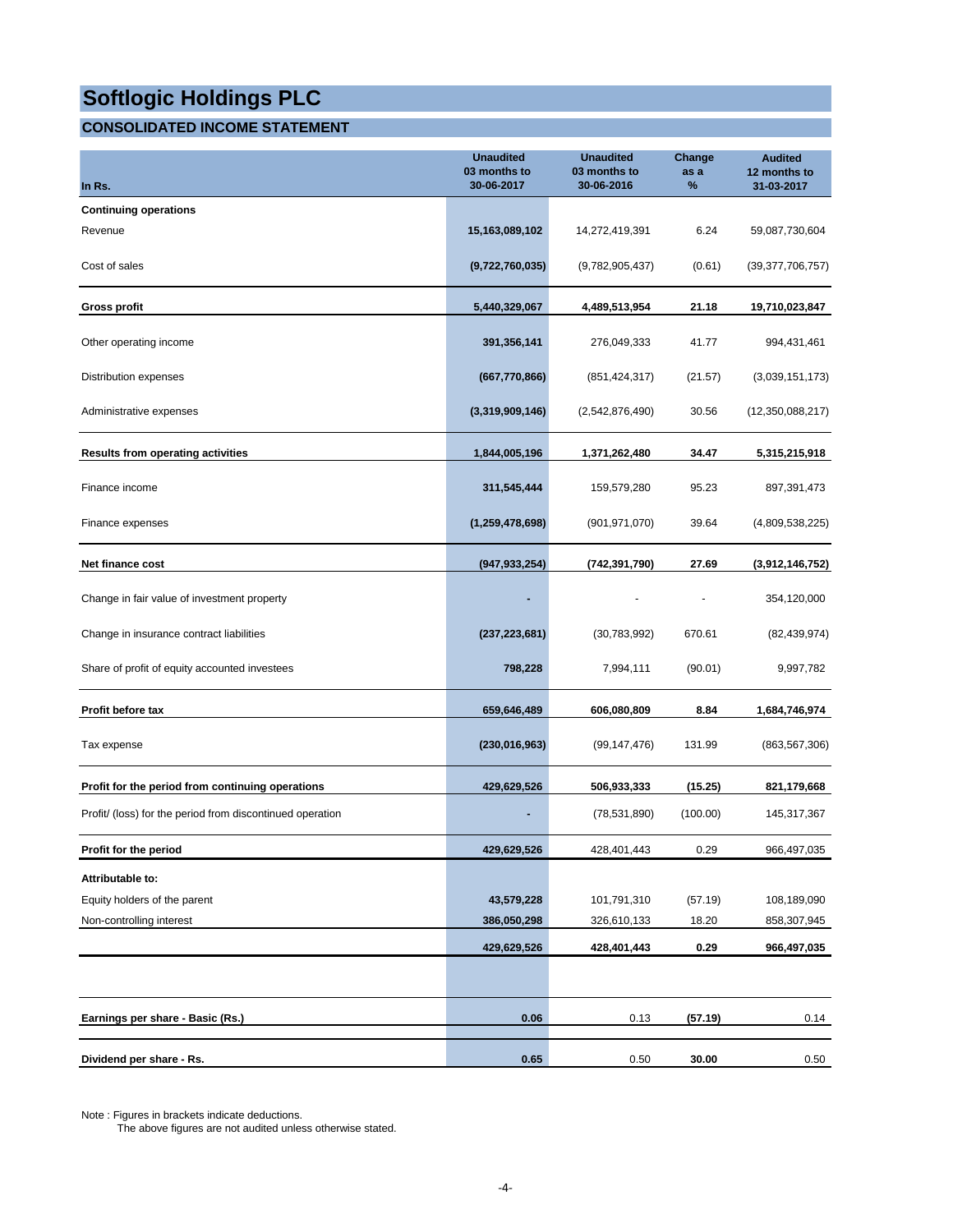#### **CONSOLIDATED STATEMENT OF COMPREHENSIVE INCOME**

| In Rs.                                                                                                | <b>Unaudited</b><br>03 months to<br>30-06-2017 | <b>Unaudited</b><br>03 months to<br>30-06-2016 | Change<br>as a<br>$\%$ | <b>Audited</b><br>12 months to<br>31-03-2017 |
|-------------------------------------------------------------------------------------------------------|------------------------------------------------|------------------------------------------------|------------------------|----------------------------------------------|
|                                                                                                       |                                                |                                                |                        |                                              |
| Profit for the period                                                                                 | 429,629,526                                    | 428,401,443                                    | 0.29                   | 966,497,035                                  |
| Other comprehensive income<br><b>Continuing operations</b>                                            |                                                |                                                |                        |                                              |
| Other comprehensive income to be reclassified to<br>income statement in subsequent periods            |                                                |                                                |                        |                                              |
| Currency translation of foreign operations                                                            | (2,475,057)                                    | 1,588,712                                      | (255.79)               | (4,948,205)                                  |
| Net change in fair value on derivative financial instruments                                          | (17, 460, 150)                                 | (12,030,118)                                   | 45.14                  | (38,096,017)                                 |
| Net (loss) / gain on available-for-sale financial assets                                              | 347,878,090                                    | 96,723,783                                     | 259.66                 | (371, 744, 345)                              |
| Available-for-sale financial assets reclassified to income<br>statement                               | (40,075,756)                                   | 2,333,858                                      | (1,817.15)             | (20, 364, 400)                               |
| Net other comprehensive income to be reclassified to income<br>statement in subsequent periods        | 287,867,127                                    | 88,616,235                                     | 224.85                 | (435, 152, 967)                              |
|                                                                                                       |                                                |                                                |                        |                                              |
| Other comprehensive income not to be reclassified<br>to income statement in subsequent periods        |                                                |                                                |                        |                                              |
| Revaluation of land and buildings                                                                     |                                                |                                                |                        | 1,322,816,775                                |
| Re-measurement gain/ (loss) on employee benefit liabilities                                           |                                                |                                                |                        | (50,033,638)                                 |
| Share of other comprehensive income of equity accounted<br>investments (net of tax)                   |                                                |                                                |                        | 289,308                                      |
| Tax on other comprehensive income not to be reclassified to<br>income statement in subsequent periods |                                                | (4,050,142)                                    | (100.00)               | (38, 366, 048)                               |
| Net other comprehensive income not to be reclassified to<br>income statement in subsequent periods    |                                                | (4,050,142)                                    | (100.00)               | 1,234,706,397                                |
| Other comprehensive income from continuing<br>operations for the period, net of tax                   | 287,867,127                                    | 84,566,093                                     | 240.40                 | 799,553,430                                  |
| Other comprehensive income from discontinued operations<br>for the period, net of tax                 |                                                | 8,461,914                                      | (100.00)               | 72,882,792                                   |
| Total comprehensive income for the period, net of tax                                                 | 717,496,653                                    | 521,429,450                                    | 37.60                  | 1,838,933,257                                |
|                                                                                                       |                                                |                                                |                        |                                              |
| Attributable to:                                                                                      |                                                |                                                |                        |                                              |
| Equity holders of the parent                                                                          | 159,605,120                                    | 130,212,147                                    | 22.57                  | 772,007,862                                  |
| Non-controlling interest                                                                              | 557,891,533                                    | 391,217,303                                    | 42.60                  | 1,066,925,395                                |
|                                                                                                       | 717,496,653                                    | 521,429,450                                    | 37.60                  | 1,838,933,257                                |

Note : Figures in brackets indicate deductions.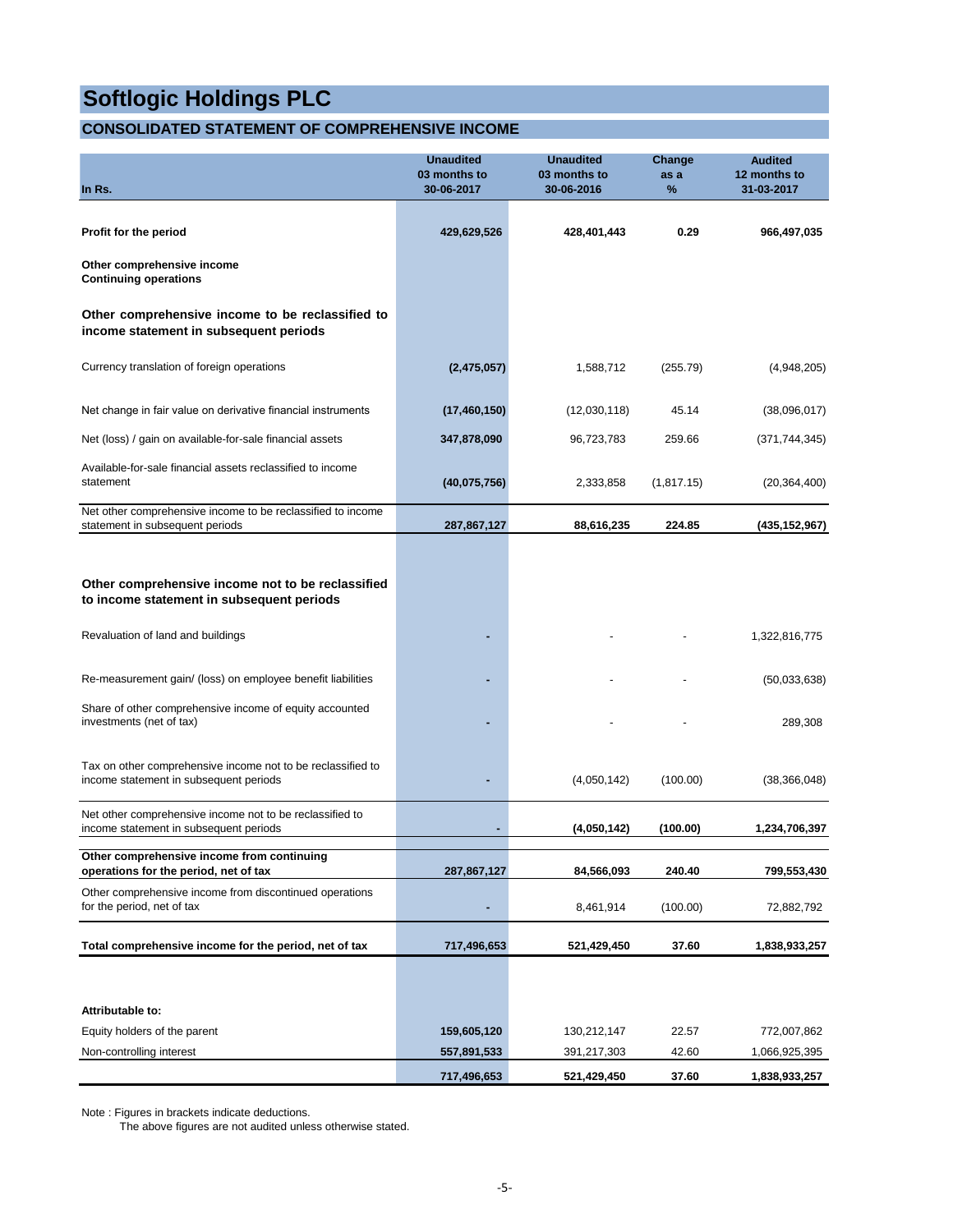#### **CONSOLIDATED STATEMENT OF FINANCIAL POSITION**

|                                                     | <b>Unaudited</b>                | <b>Unaudited</b>                | <b>Audited</b>                  |
|-----------------------------------------------------|---------------------------------|---------------------------------|---------------------------------|
|                                                     | as at                           | as at                           | as at                           |
| In Rs.                                              | 30-06-2017                      | 30-06-2016                      | 31-03-2017                      |
| <b>ASSETS</b>                                       |                                 |                                 |                                 |
| <b>Non-current assets</b>                           |                                 |                                 |                                 |
| Property, plant and equipment                       | 36,479,893,591                  | 31,507,843,176                  | 36,350,857,044                  |
| Lease rentals paid in advance                       | 852,462,806                     | 853,499,739                     | 852,722,039                     |
| Investment property                                 | 1,037,000,000                   | 682,880,000                     | 1,037,000,000                   |
| Intangible assets                                   | 8,507,655,066                   | 8,655,031,826                   | 8,569,237,398                   |
| Investments in equity accounted investments         | 69,326,640                      | 68,235,448                      | 68,528,412                      |
| Non-current financial assets                        | 12,438,714,501                  | 12,827,495,238                  | 10,129,306,863                  |
| Rental receivable on lease assets and hire purchase | 271,519,656                     | 265,942,834                     | 359,972,088                     |
| Other non-current assets                            | 272,831,070                     | 440,630,528                     | 236,545,947<br>508,967,693      |
| Deferred tax assets                                 | 508,357,860<br>60,437,761,190   | 349,929,886<br>55,651,488,675   | 58,113,137,484                  |
|                                                     |                                 |                                 |                                 |
| <b>Current assets</b>                               |                                 |                                 |                                 |
| Inventories                                         | 8,901,179,225                   | 8,333,242,894                   | 8,979,963,034                   |
| Trade and other receivables                         | 8,218,298,019                   | 9,856,636,443                   | 8,672,926,321                   |
| Loans and advances                                  | 13,451,523,952                  | 11,366,959,896                  | 15,290,820,755                  |
| Rental receivable on lease assets and hire purchase | 500,447,197                     | 686,506,971                     | 589,344,587                     |
| Amounts due from related parties                    | 378,977                         | 799,007                         | 333,424                         |
| Other current assets                                | 4,422,917,674                   | 3,232,325,079                   | 3,393,857,381                   |
| Short term investments                              | 3,896,389,789                   | 5,413,824,233                   | 3,796,255,673                   |
| Cash in hand and at bank                            | 2,877,669,914                   | 2,583,926,690                   | 2,794,607,770                   |
|                                                     | 42,268,804,747                  | 41,474,221,213                  | 43,518,108,945                  |
| <b>Total assets</b>                                 | 102,706,565,937                 | 97,125,709,888                  | 101,631,246,429                 |
|                                                     |                                 |                                 |                                 |
| <b>EQUITY AND LIABILITIES</b>                       |                                 |                                 |                                 |
| Equity attributable to equity holders of the parent |                                 |                                 |                                 |
| Stated capital                                      | 5,089,000,000                   | 5,089,000,000                   | 5,089,000,000                   |
| Revenue reserves                                    | 157,400,461                     | 730,765,106                     | 637,393,527                     |
| Other components of equity                          | 3,496,340,714                   | 2,719,953,482                   | 3,440,146,758                   |
| Non-controlling interests                           | 8,742,741,175<br>7,811,727,472  | 8,539,718,588<br>7,462,052,100  | 9,166,540,285                   |
| <b>Total equity</b>                                 | 16,554,468,647                  | 16,001,770,688                  | 7,304,303,560<br>16,470,843,845 |
|                                                     |                                 |                                 |                                 |
|                                                     |                                 |                                 |                                 |
| <b>Non-current liabilities</b>                      |                                 |                                 |                                 |
| Insurance contract liabilities                      | 6,853,790,741                   | 6,564,902,169<br>23,643,472,570 | 6,616,558,062<br>29,655,413,767 |
| Interest bearing borrowings<br>Public deposits      | 27,937,611,240<br>4,043,395,039 | 1,597,001,705                   | 1,986,055,112                   |
| Deferred tax liabilities                            | 500,608,646                     | 330,637,441                     | 491,898,301                     |
| Employee benefit liabilities                        | 828,909,715                     | 720,689,448                     | 801,930,111                     |
| Other deferred liabilities                          | 143,681,573                     | 3,240,643                       | 153,158,615                     |
| Other non-current financial liabilities             | 25,905,840                      | 47,667,888                      | 28,848,995                      |
|                                                     | 40,333,902,794                  | 32,907,611,864                  | 39,733,862,963                  |
|                                                     |                                 |                                 |                                 |
| <b>Current liabilities</b>                          |                                 |                                 |                                 |
| Trade and other payables                            | 7,150,855,278                   | 7,106,807,700                   | 6,953,744,115                   |
| Amounts due to related parties                      | 17,413,812                      | 18,821,758                      | 17,565,485                      |
| Income tax liabilities                              | 379,484,905                     | 456,702,781                     | 371,320,990                     |
| Other current financial liabilities                 | 13,960,788,076                  | 13,739,017,031                  | 12,056,238,155                  |
| Current portion of interest bearing borrowings      | 7,142,568,287                   | 8,266,879,196                   | 6,328,018,316                   |
| Other current liabilities                           | 1,285,896,379                   | 1,311,544,986                   | 1,435,065,968                   |
| Public deposits                                     | 12,053,707,600                  | 13,553,630,959                  | 14,049,442,438                  |
| <b>Bank overdrafts</b>                              | 3,827,480,159                   | 3,762,922,925                   | 4,215,144,154                   |
|                                                     | 45,818,194,496                  | 48,216,327,336                  | 45,426,539,621                  |
| <b>Total equity and liabilities</b>                 | 102,706,565,937                 | 97,125,709,888                  | 101,631,246,429                 |

Note : The above figures are not audited unless otherwise stated.

I certify that the financial statements comply with the requirements of the Companies Act No. 7 of 2007.

#### **-sgd-**

Group Chief Financial Officer

The Board of directors is responsible for the preparation and presentation of these financial statements.

| -sgd-    | -sgd-    |
|----------|----------|
| Chairman | Director |
|          |          |

15 August 2017 Colombo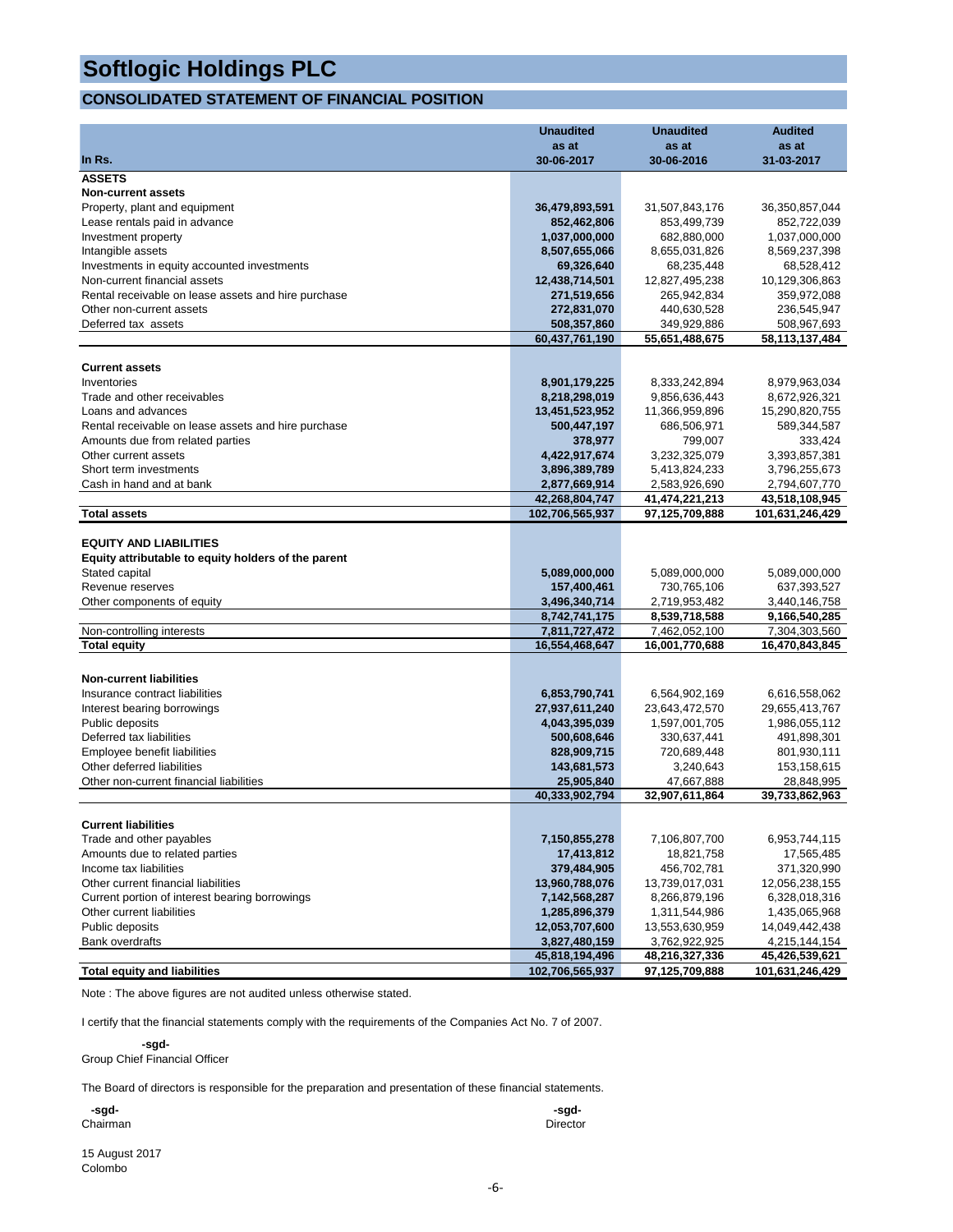#### **CONSOLIDATED STATEMENT OF CHANGES IN EQUITY**

#### **GROUP**

|                                                                                                                                                | Attributable to equity holders of parent |                           |                               |                                               |                                   |                                     | <b>Non-controlling</b>   | Tota                                                 |                                                             |                              |                                    |                                                     |
|------------------------------------------------------------------------------------------------------------------------------------------------|------------------------------------------|---------------------------|-------------------------------|-----------------------------------------------|-----------------------------------|-------------------------------------|--------------------------|------------------------------------------------------|-------------------------------------------------------------|------------------------------|------------------------------------|-----------------------------------------------------|
| In Rs.                                                                                                                                         | <b>Stated</b><br>capital                 | <b>Treasury</b><br>shares | <b>Revaluation</b><br>reserve | Foreign<br>currency<br>translation<br>reserve | Available-for-<br>sale<br>reserve | <b>Statutory</b><br>reserve<br>fund | Other<br>reserves        | <b>Cash flow hedge</b><br>reserve                    | Revenue<br>reserve                                          | <b>Total</b>                 | interest                           | equity                                              |
| As at 01 April 2017                                                                                                                            | 5,089,000,000                            | (55, 921, 185)            | 4,628,655,031                 | (43, 262, 584)                                | (718, 502, 230)                   | 265,140,106                         | (491, 235, 138)          | (144, 727, 242)                                      | 637,393,527                                                 | 9,166,540,285                | 7,304,303,560                      | 16,470,843,845                                      |
| Profit for the period                                                                                                                          |                                          |                           |                               |                                               |                                   |                                     |                          | $\overline{\phantom{a}}$                             | 43,579,228                                                  | 43,579,228                   | 386,050,298                        | 429,629,526                                         |
| Other comprehensive income                                                                                                                     |                                          |                           | $\overline{\phantom{a}}$      | (2,475,057)                                   | 135,925,100                       |                                     |                          | (17, 424, 151)                                       | $\overline{\phantom{a}}$                                    | 116,025,892                  | 171,841,235                        | 287,867,127                                         |
| <b>Total Comprehensive income</b>                                                                                                              |                                          |                           | $\overline{\phantom{a}}$      | (2,475,057)                                   | 135,925,100                       |                                     | ٠                        | (17, 424, 151)                                       | 43,579,228                                                  | 159,605,120                  | 557,891,533                        | 717,496,653                                         |
| Transfer to reserve fund                                                                                                                       |                                          |                           |                               |                                               | $\sim$                            | 20,206,900                          | $\overline{\phantom{a}}$ | $\overline{\phantom{a}}$                             | (20, 206, 900)                                              | $\overline{\phantom{a}}$     |                                    |                                                     |
| Changes in ownership interest in subsidiaries                                                                                                  |                                          |                           |                               |                                               |                                   |                                     | (80,038,836)             |                                                      | $\overline{\phantom{a}}$                                    | (80,038,836)                 | (50, 467, 621)                     | (130, 506, 457)                                     |
| Dividend paid                                                                                                                                  |                                          |                           |                               |                                               |                                   |                                     |                          |                                                      | (503, 365, 394)                                             | (503, 365, 394)              |                                    | (503, 365, 394)                                     |
| As at 30 June 2017                                                                                                                             | 5,089,000,000                            | (55, 921, 185)            | 4,628,655,031                 | (45, 737, 641)                                | (582, 577, 130)                   | 285,347,006                         | (571, 273, 974)          | (162, 151, 393)                                      | 157,400,461                                                 | 8,742,741,175                | 7,811,727,472                      | 16,554,468,647                                      |
| As at 01 April 2016                                                                                                                            | 5,089,000,000                            | (55.921.185)              | 3.754.705.394                 | (38, 314, 379)                                | (575, 351, 439)                   | 190,324,200                         | (502,065,112)            | (106, 709, 772)                                      | 1,034,232,119                                               | 8.789.899.826                | 7,543,661,483                      | 16,333,561,309                                      |
| Profit for the period                                                                                                                          |                                          |                           |                               |                                               |                                   |                                     |                          | $\sim$                                               | 101,791,310                                                 | 101,791,310                  | 326,610,133                        | 428,401,443                                         |
| Other comprehensive income                                                                                                                     |                                          |                           |                               | 1,588,712                                     | 38,837,440                        |                                     |                          | (12,005,315)                                         |                                                             | 28,420,837                   | 64,607,170                         | 93,028,007                                          |
| <b>Total Comprehensive income</b>                                                                                                              |                                          |                           | $\overline{\phantom{a}}$      | 1,588,712                                     | 38,837,440                        |                                     | $\overline{a}$           | (12,005,315)                                         | 101,791,310                                                 | 130,212,147                  | 391,217,303                        | 521,429,450                                         |
| Transfer to reserve fund<br>Acquisitions, disposals and changes in holding<br>Dividend paid<br>Subsidiary dividend to non-controlling interest |                                          |                           |                               |                                               | $\overline{a}$                    | 18,054,172                          | 6,810,766                | $\overline{\phantom{a}}$<br>$\overline{\phantom{a}}$ | (18,054,172)<br>$\overline{\phantom{a}}$<br>(387, 204, 151) | 6.810.766<br>(387, 204, 151) | (165, 177, 449)<br>(307, 649, 237) | (158, 366, 683)<br>(387, 204, 151)<br>(307,649,237) |
| As at 30 June 2016                                                                                                                             | 5,089,000,000                            | (55, 921, 185)            | 3,754,705,394                 | (36, 725, 667)                                | (536, 513, 999)                   | 208,378,372                         | (495, 254, 346)          | (118, 715, 087)                                      | 730,765,106                                                 | 8,539,718,588                | 7,462,052,100                      | 16,001,770,688                                      |

Note : Figures in brackets indicate deductions. The above figures are not audited unless otherwise stated.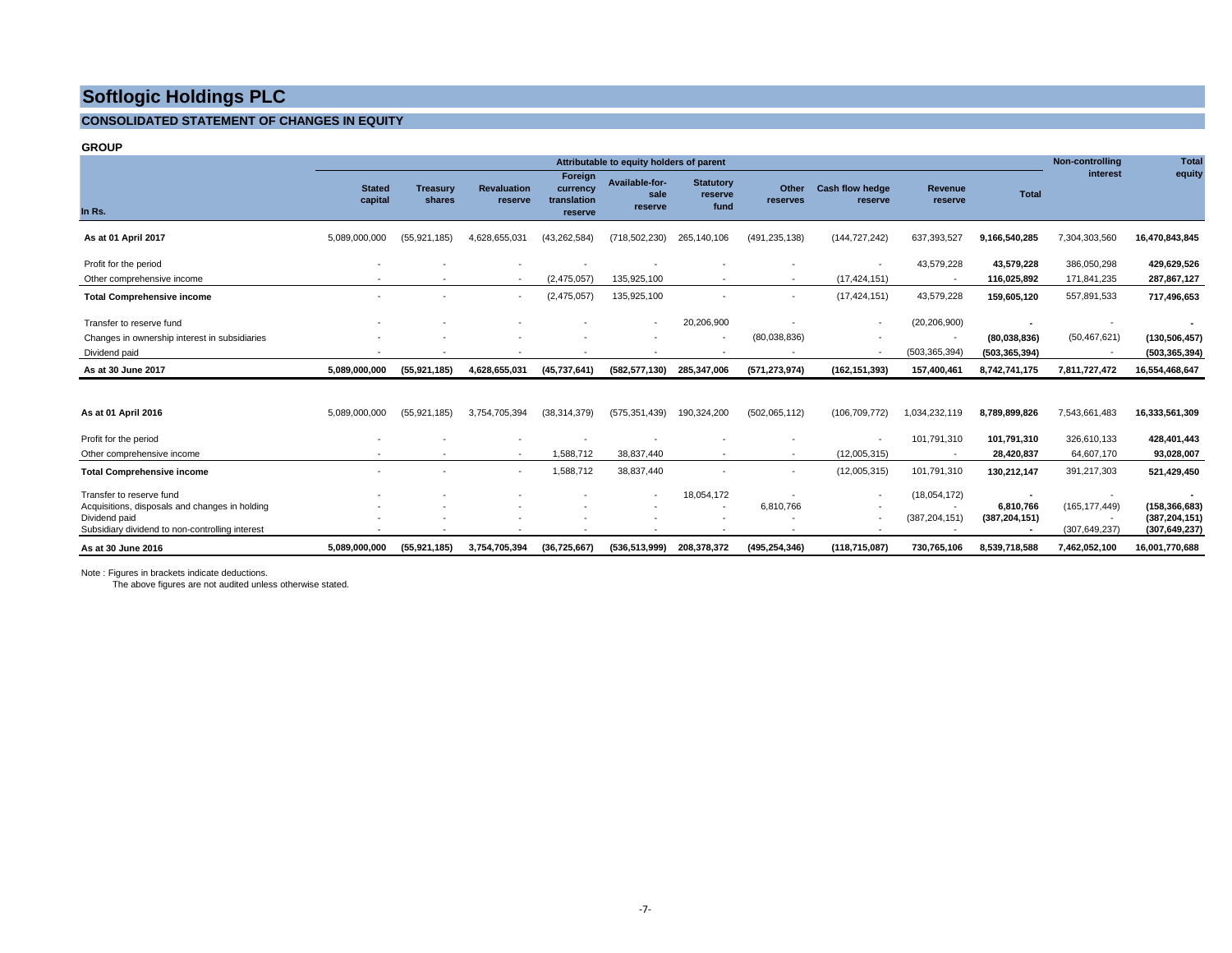### **CONSOLIDATED CASH FLOW STATEMENT**

|                                                                                                | <b>Unaudited</b>              | <b>Unaudited</b>             | <b>Audited</b>              |
|------------------------------------------------------------------------------------------------|-------------------------------|------------------------------|-----------------------------|
|                                                                                                | 03 months to                  | 03 months to                 | 12 months to                |
| In Rs.                                                                                         | 30-06-2017                    | 30-06-2016                   | 31-03-2017                  |
|                                                                                                |                               |                              |                             |
| <b>CASH FLOWS FROM OPERATING ACTIVITIES</b><br>Profit before tax from continuing operations    | 659,646,489                   | 606,080,809                  | 1,684,746,974               |
| Loss before tax from discontinued operation                                                    |                               | (72,966,779)                 | (109, 594, 288)             |
|                                                                                                | 659,646,489                   | 533,114,030                  | 1,575,152,686               |
| <b>Adjustments for:</b>                                                                        |                               |                              |                             |
| Finance income                                                                                 | (311, 545, 444)               | (159, 579, 280)              | (897, 391, 473)             |
| Finance cost                                                                                   | 1,259,478,698                 | 901,971,070                  | 4,809,538,225               |
| Change in fair value of investment property                                                    |                               |                              | (354, 120, 000)             |
| Share of results of equity accounted investees<br>Gratuity provision and related cost          | (798, 228)<br>49,106,607      | (7,994,111)<br>39,494,587    | (9,997,782)<br>170,672,527  |
| Provisions for/ write-off of impaired receivables                                              | 46,266,879                    | 41,344,160                   | 343,541,577                 |
| Provision for write-off of inventories                                                         | 25,220,573                    | 14,178,325                   | 293,705,033                 |
| Provisions for/ write-off of loans and advances                                                | 26,733,191                    | 11,585,471                   | 295,501,773                 |
| Provisions for/ write-off of investments in lease and hire purchase                            | (4, 181, 642)                 | 63,965,946                   | 119,817,749                 |
| Depreciation of property, plant and equipment                                                  | 584,576,357                   | 401,668,911                  | 1,711,637,099               |
| Profit/ (loss) on sale of property, plant and equipment                                        | (3,341,844)                   | (5,680,128)                  | (19, 155, 280)              |
| Profit on sale of investments                                                                  | (621, 672)                    | (21, 238, 279)               | (40,016,280)                |
| Unrealised (gain)/ loss on foreign exchange                                                    | 6,493,881                     | 13,210,895                   | 25,237,048                  |
| Amortisation/ impairment of intangible assets                                                  | 109,890,383                   | 74,722,598                   | 348,649,812                 |
| Amortisation of prepaid lease rentals<br>Increase in deferred income                           | 259,233<br>1,961,787          | 259,233<br>3,689,551         | 1,036,933<br>210,857,225    |
| Impairment & derecognition of property, plant & equipment                                      | 1,750,396                     |                              | 17,441,797                  |
| Profit before working capital changes                                                          | 2,450,895,644                 | 1,904,712,979                | 8,602,108,669               |
|                                                                                                |                               |                              |                             |
| (Increase) / decrease in inventories                                                           | 53,563,236                    | 364,971,582                  | (558, 242, 986)             |
| (Increase) / decrease in trade and other receivables                                           | 410,126,398                   | (1,453,455,535)              | (1,047,862,418)             |
| (Increase) / decrease in loans and advances                                                    | 336,701,633                   | (802, 122, 566)              | (3,049,035,458)             |
| (Increase) / decrease in investments in lease and hire purchase                                | 181,531,464                   | 420,725,904                  | 368,007,230                 |
| (Increase) / decrease in other current assets                                                  | (1,029,060,293)               | 262,808,336                  | 137,717,128                 |
| (Increase) / decrease in amounts due from related parties                                      | (45, 553)                     | 8,727                        | 474,310                     |
| Increase / (decrease) in trade and other payables                                              | (308, 405, 045)               | (744, 642, 563)              | 482,958,568                 |
| Increase / (decrease) in amounts due to related parties                                        | (151, 673)                    | (28, 518, 201)               | (29, 774, 474)              |
| Increase / (decrease) in other current liabilities<br>Increase / (decrease) in public deposits | (160, 608, 418)<br>61,605,089 | 154,343,626<br>1,158,790,276 | 416,807,717                 |
| Increase / (decrease) in insurance contract liabilities                                        | 237,232,679                   | 30,783,992                   | 2,043,655,163<br>82,439,974 |
| Cash generated from operations                                                                 | 2,233,385,161                 | 1,268,406,557                | 7,449,253,423               |
|                                                                                                |                               |                              |                             |
| Finance income received                                                                        | 219,647,051                   | 148,572,420                  | 809,710,656                 |
| Finance expenses paid                                                                          | (1,252,050,881)               | (877, 026, 332)              | (4,752,244,036)             |
| Dividend received                                                                              |                               |                              | 1,800,014                   |
| Tax paid                                                                                       | (178, 362, 791)               | (103, 451, 725)              | (1,088,653,474)             |
| Gratuity paid                                                                                  | (22,127,003)                  | (6,910,223)                  | (88, 753, 665)              |
| Net cash flow from operating activities                                                        | 1,000,491,537                 | 429,590,697                  | 2,331,112,918               |
| CASH FLOWS FROM /(USED IN) INVESTING ACTIVITIES                                                |                               |                              |                             |
| Purchase and construction of property, plant and equipment                                     | (738, 635, 369)               | (1,253,421,796)              | (6,010,132,128)             |
| Addition to intangible assets                                                                  | (48, 308, 051)                | (28, 675, 827)               | (221, 672, 346)             |
| (Increase)/ decrease in other non-current assets                                               | (36, 285, 123)                | (55,004,072)                 | 564,222                     |
| (Purchase) / disposal of short term investments (net)                                          | 207,330,723                   | (146, 804, 042)              | (1,601,965,821)             |
| Dividends received                                                                             | 8,981,229                     | 1,913,745                    | 99,942,789                  |
| (Purchase) / disposal of non-current financial assets                                          | (525, 743, 326)               | (665, 569, 292)              | (387, 387, 490)             |
| Disposal of business, net of cash disposed                                                     |                               |                              | 1,313,733,268               |
| Proceeds from sale of property, plant and equipment                                            | 26,791,355                    | 13,835,670                   | 154,864,022                 |
| Net cash flow used in investing activities                                                     | (1, 105, 868, 562)            | (2, 133, 725, 614)           | (6,652,053,484)             |
|                                                                                                |                               |                              |                             |
| CASH FLOWS FROM / (USED IN) FINANCING ACTIVITIES<br>Dividend paid to non-controlling interest  |                               | (307, 649, 237)              | (959, 115, 494)             |
| Proceeds from long term borrowings                                                             | 680,772,848                   | 4,220,574,738                | 15,661,103,460              |
| (Increase) / decrease of controlling interest                                                  | (130, 506, 537)               | (158, 249, 094)              | (247, 887, 644)             |
| (Increase) / decrease in other non-current financial liabilities                               | (2,943,155)                   | 18,935,307                   | 116,414                     |
| Repayment of long term borrowings                                                              | (1,651,798,242)               | (818, 552, 743)              | (8,551,815,195)             |
| Proceeds from / (repayment of) other current financial liabilities (net)                       | 1,904,549,921                 | (1, 136, 249, 645)           | (2,819,028,521)             |
| Direct cost on issue of shares/ share repurchase                                               |                               |                              | (40, 718, 147)              |
| Dividend paid to equity holders of parent                                                      |                               | (387, 204, 149)              | (387,204,151)               |
| Net cash flow from financing activities                                                        | 800,074,835                   | 1,431,605,177                | 2,655,450,722               |
|                                                                                                |                               |                              |                             |
| NET INCREASE / (DECREASE) IN CASH AND CASH EQUIVALENTS                                         | 694,697,810                   | (272, 529, 740)              | (1,665,489,844)             |
| CASH AND CASH EQUIVALENTS AT THE BEGINNING                                                     | 866,427,549                   | 2,531,997,653                | 2,531,997,653               |
| Effect of exchange rate changes                                                                | (45, 668)                     | 27,100                       | (80, 260)                   |
| CASH AND CASH EQUIVALENTS AT THE END                                                           | 1,561,079,691                 | 2,259,495,013                | 866,427,549                 |
| ANALYSIS OF CASH AND CASH EQUIVALENTS                                                          |                               |                              |                             |
| <b>Favourable balances</b>                                                                     |                               |                              |                             |
| Cash in hand and at Bank                                                                       | 2,877,669,914                 | 2,583,926,690                | 2,794,607,770               |
| Short term investments                                                                         | 2,510,889,936                 | 3,438,491,248                | 2,286,963,933               |
| Unfavourable balances                                                                          |                               |                              |                             |
| <b>Bank overdrafts</b>                                                                         | (3,827,480,159)               | (3,762,922,925)              | (4,215,144,154)             |
| Cash and cash equivalents                                                                      | 1,561,079,691                 | 2,259,495,013                | 866,427,549                 |

Note : Figures in brackets indicate deductions. The above figures are not audited unless otherwise stated.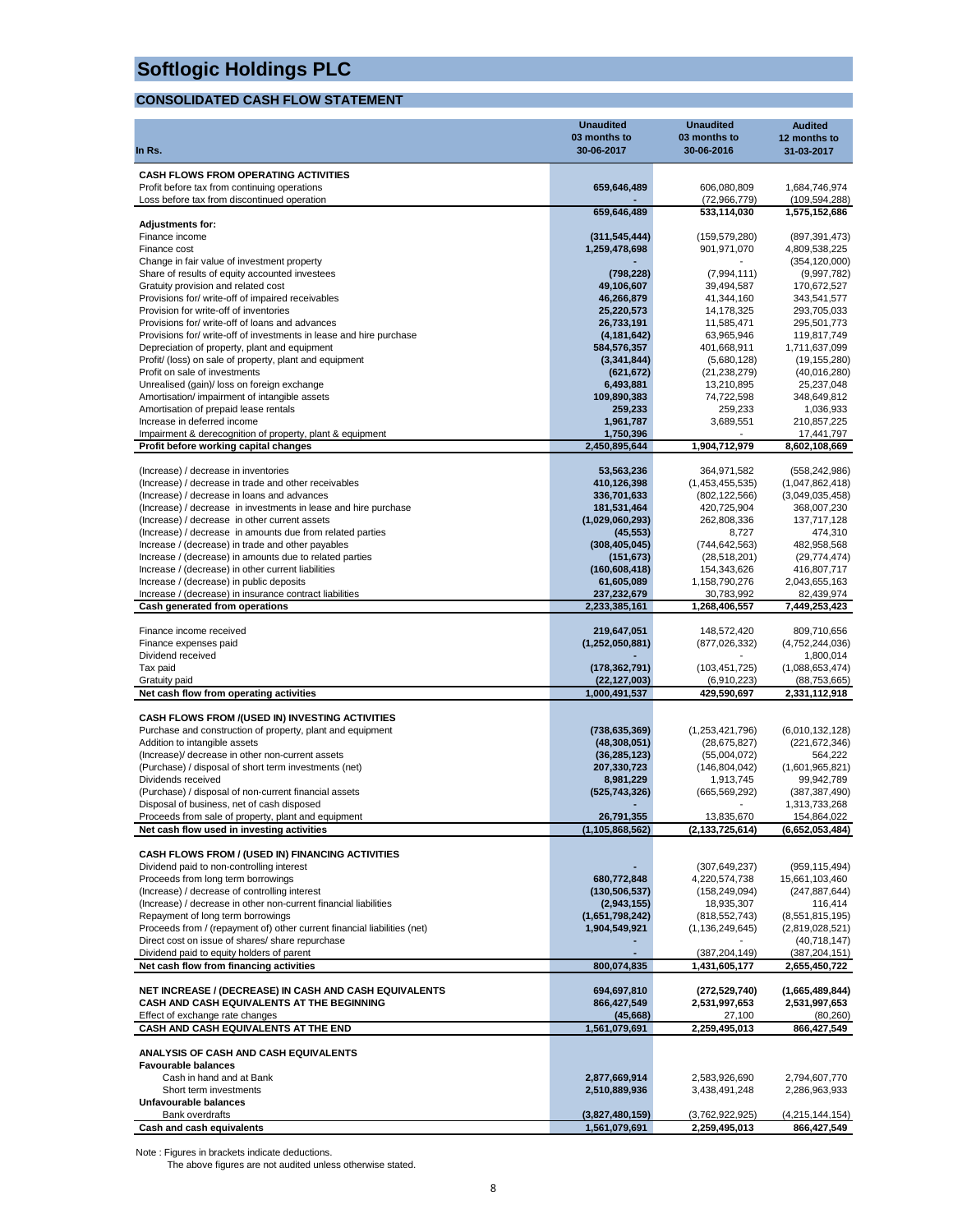### **COMPANY INCOME STATEMENT**

| In Rs.                                      | <b>Unaudited</b><br>03 months to<br>30-06-2017 | <b>Unaudited</b><br>03 months to<br>30-06-2016 | <b>Change</b><br>as a<br>% | <b>Audited</b><br>12 months to<br>31-03-2017 |
|---------------------------------------------|------------------------------------------------|------------------------------------------------|----------------------------|----------------------------------------------|
| Revenue                                     | 161,318,517                                    | 156,236,893                                    | 3.25                       | 628,427,166                                  |
| Cost of sales                               | (52,653,590)                                   | (48, 763, 760)                                 | 7.98                       | (200, 180, 876)                              |
| <b>Gross profit</b>                         | 108,664,927                                    | 107,473,133                                    | 1.11                       | 428,246,290                                  |
| Dividend income                             | 81                                             | 247,508,764                                    | (100.00)                   | 1,343,212,899                                |
| Other operating income                      | 11,245,936                                     | 1,100,234,808                                  | (98.98)                    | 1,137,299,866                                |
| Administrative expenses                     | (89, 511, 282)                                 | (173, 961, 935)                                | (48.55)                    | (898, 733, 172)                              |
| <b>Results from operating activities</b>    | 30,399,662                                     | 1,281,254,770                                  | (97.63)                    | 2,010,025,883                                |
| Finance income                              | 312,748,152                                    | 182,458,210                                    | 71.41                      | 1,045,636,385                                |
| Finance expenses                            | (566, 588, 682)                                | (411, 785, 555)                                | 37.59                      | (2,039,862,417)                              |
| Net finance cost                            | (253, 840, 530)                                | (229, 327, 345)                                | 10.69                      | (994, 226, 032)                              |
| Change in fair value of investment property |                                                |                                                |                            | 62,176,317                                   |
| Profit/ (loss) before tax                   | (223, 440, 868)                                | 1,051,927,425                                  | (121.24)                   | 1,077,976,168                                |
| Tax expense                                 | (22,072,668)                                   | (12,500,000)                                   | 76.58                      | (52, 560, 266)                               |
| Profit/ (loss) for the period               | (245, 513, 536)                                | 1,039,427,425                                  | (123.62)                   | 1,025,415,902                                |

Note : Figures in brackets indicate deductions.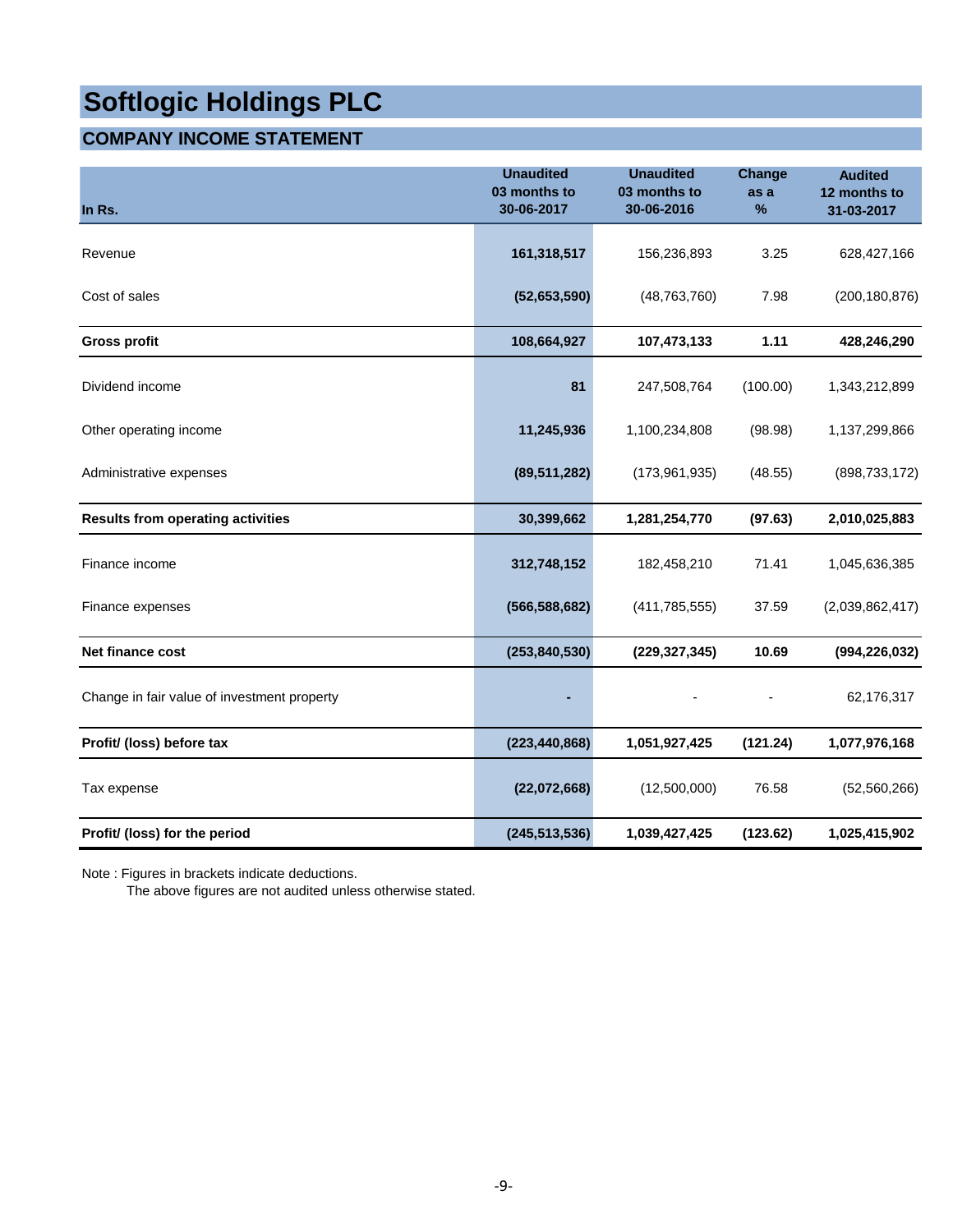### **STATEMENT OF COMPREHENSIVE INCOME**

| In Rs.                                                                                                                  | <b>Unaudited</b><br>03 months to<br>30-06-2017 | <b>Unaudited</b><br>03 months to<br>30-06-2016 | Change<br>as a<br>% | <b>Audited</b><br>12 months to<br>31-03-2017 |
|-------------------------------------------------------------------------------------------------------------------------|------------------------------------------------|------------------------------------------------|---------------------|----------------------------------------------|
| Profit/ (loss) for the period                                                                                           | (245, 513, 536)                                | 1,039,427,425                                  | (123.62)            | 1,025,415,902                                |
| Other comprehensive income                                                                                              |                                                |                                                |                     |                                              |
| <b>Other</b><br>comprehensive<br>be<br>income<br>not<br>to<br>reclassified to income statement in subsequent<br>periods |                                                |                                                |                     |                                              |
| Actuarial gains/ (loss) on retirement benefits                                                                          |                                                |                                                |                     | (1,337,860)                                  |
| Net other comprehensive income not to be reclassified to<br>income statement in subsequent periods                      |                                                |                                                |                     | (1, 337, 860)                                |
| Tax on other comprehensive income                                                                                       |                                                |                                                |                     | 374,600                                      |
| Other comprehensive income for the period, net of tax                                                                   |                                                |                                                |                     | (963, 260)                                   |
| Total comprehensive income for the period, net of tax                                                                   | (245, 513, 536)                                | 1,039,427,425                                  | (123.62)            | 1,024,452,642                                |

Note : Figures in brackets indicate deductions.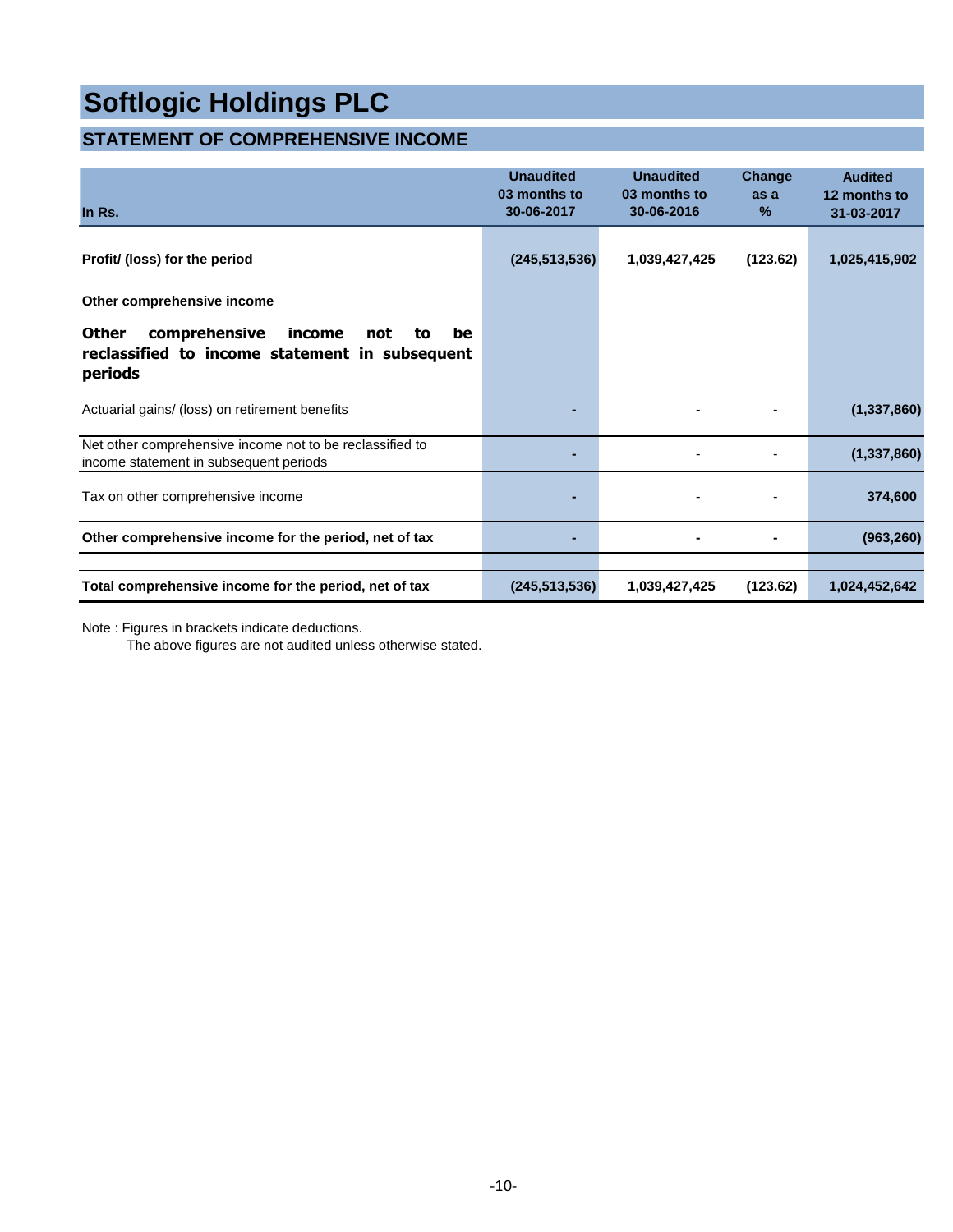#### **COMPANY STATEMENT OF FINANCIAL POSITION**

|                                                     | <b>Unaudited</b>             | <b>Unaudited</b>             | <b>Audited</b>               |
|-----------------------------------------------------|------------------------------|------------------------------|------------------------------|
|                                                     | as at                        | as at                        | as at                        |
| In Rs.                                              | 30-06-2017                   | 30-06-2016                   | 31-03-2017                   |
| <b>ASSETS</b>                                       |                              |                              |                              |
| <b>Non-current assets</b>                           |                              |                              |                              |
| Property, plant and equipment                       | 191,717,836                  | 128,812,128                  | 201,286,750                  |
| Investment property                                 | 609,385,000                  | 547,154,629                  | 609,385,000                  |
| Intangible assets                                   | 406,733                      | 1,578,515                    | 1,040,254                    |
| Investments in subsidiaries                         | 13,723,576,693               | 13,118,799,948               | 13,598,298,652               |
| Investments in associates                           | 11,000,000                   | 11,000,000                   | 11,000,000                   |
| Other non current financial assets                  | 1,490,000,000                | 1,858,399,766                | 1,490,000,000                |
|                                                     | 16,026,086,262               | 15,665,744,986               | 15,911,010,656               |
|                                                     |                              |                              |                              |
| <b>Current assets</b>                               |                              |                              |                              |
| Trade and other receivables                         | 213,602,617                  | 238,423,027                  | 453,324,075                  |
| Amounts due from related parties                    | 6,420,346,071                | 4,872,381,942                | 5,675,892,404                |
| Other current assets                                | 19,547,779                   | 52,669,422                   | 16,829,848                   |
| Short term investments                              | 1,726,853,820                | 1,472,694,112                | 1,665,030,219                |
| Cash in hand and at bank                            | 574,799,840                  | 96,115,307                   | 92,204,224                   |
|                                                     | 8,955,150,127                | 6,732,283,810                | 7,903,280,770                |
| <b>Total assets</b>                                 | 24,981,236,389               | 22,398,028,796               | 23,814,291,426               |
|                                                     |                              |                              |                              |
| <b>EQUITY AND LIABILITIES</b>                       |                              |                              |                              |
| Equity attributable to equity holders of the parent |                              |                              |                              |
| Stated capital                                      | 5,089,000,000                | 5,089,000,000                | 5,089,000,000                |
| Revenue reserves                                    | 1,256,311,478                | 2,023,149,797                | 2,008,175,014                |
| <b>Total equity</b>                                 | 6,345,311,478                | 7,112,149,797                | 7,097,175,014                |
|                                                     |                              |                              |                              |
| <b>Non-current liabilities</b>                      |                              |                              |                              |
| Interest bearing borrowings                         | 7,934,273,821                | 5,754,019,480                | 8,509,979,172                |
| Employee benefit liabilities                        | 23,696,010                   | 22,689,470                   | 23,696,010                   |
| Other non current financial liabilities             | 50,987,860                   | 45,543,062                   | 49,130,021                   |
| Other deferred liabilities                          | 138,738,739                  |                              | 147,747,752                  |
| Deferred tax liabilities                            | 186,200,000<br>8,333,896,430 | 165,000,000<br>5,987,252,012 | 186,200,000<br>8,916,752,955 |
|                                                     |                              |                              |                              |
| <b>Current liabilities</b>                          |                              |                              |                              |
| Trade and other payables                            | 536,856,862                  | 65,851,834                   | 24,132,882                   |
| Amounts due to related parties                      | 19,860,633                   | 264,982,951                  | 68,063,660                   |
| Income tax liabilities                              | 39,689,421                   | 49,162,162                   | 56,554,781                   |
| Other current financial liabilities                 | 6,431,600,679                | 5,935,790,963                | 4,447,997,514                |
| Current portion of interest bearing borrowings      | 2,691,549,645                | 2,744,663,069                | 2,580,018,501                |
| Other current liabilities                           | 80,191,842                   | 35,291,532                   | 73,349,280                   |
| <b>Bank overdrafts</b>                              | 502,279,399                  | 202,884,476                  | 550,246,839                  |
|                                                     | 10,302,028,481               | 9,298,626,987                | 7,800,363,457                |
| <b>Total equity and liabilities</b>                 | 24,981,236,389               | 22,398,028,796               | 23,814,291,426               |

Note : The above figures are not audited unless otherwise stated.

I certify that the financial statements comply with the requirements of the Companies Act No. 7 of 2007.

 **-sgd-**

Group Chief Financial Officer

The Board of directors is responsible for the preparation and presentation of these financial statements.

| -sgd-    | -sgd-    |
|----------|----------|
| Chairman | Director |
|          |          |

15 August 2017 Colombo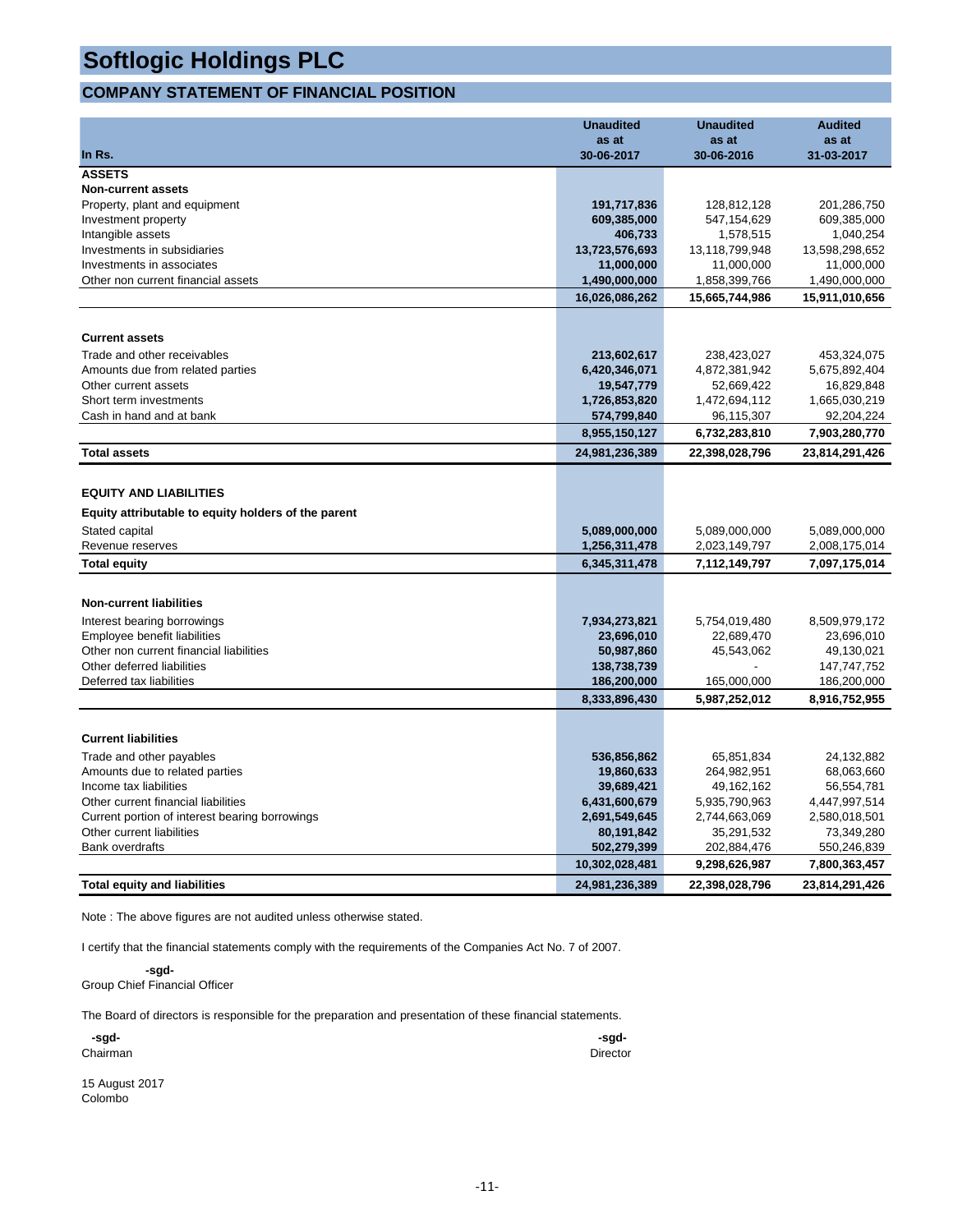### **COMPANY STATEMENT OF CHANGES IN EQUITY**

#### **COMPANY**

| In Rs.                            | <b>Stated</b><br>capital | <b>Revenue</b><br>reserve | <b>Total</b>    |
|-----------------------------------|--------------------------|---------------------------|-----------------|
| As at 01 April 2017               | 5,089,000,000            | 2,008,175,014             | 7,097,175,014   |
| Loss for the period               |                          | (245, 513, 536)           | (245, 513, 536) |
| <b>Total comprehensive income</b> |                          | (245, 513, 536)           | (245, 513, 536) |
| Dividend paid                     |                          | (506, 350, 000)           | (506, 350, 000) |
| As at 30 June 2017                | 5,089,000,000            | 1,256,311,478             | 6,345,311,478   |
|                                   |                          |                           |                 |
| As at 01 April 2016               | 5,089,000,000            | 1,373,222,372             | 6,462,222,372   |
| Profit for the period             |                          | 1,039,427,425             | 1,039,427,425   |
| <b>Total comprehensive income</b> |                          | 1,039,427,425             | 1,039,427,425   |
| Dividend paid                     |                          | (389, 500, 000)           | (389, 500, 000) |
| As at 30 June 2016                | 5,089,000,000            | 2,023,149,797             | 7,112,149,797   |

Note : Figures in brackets indicate deductions.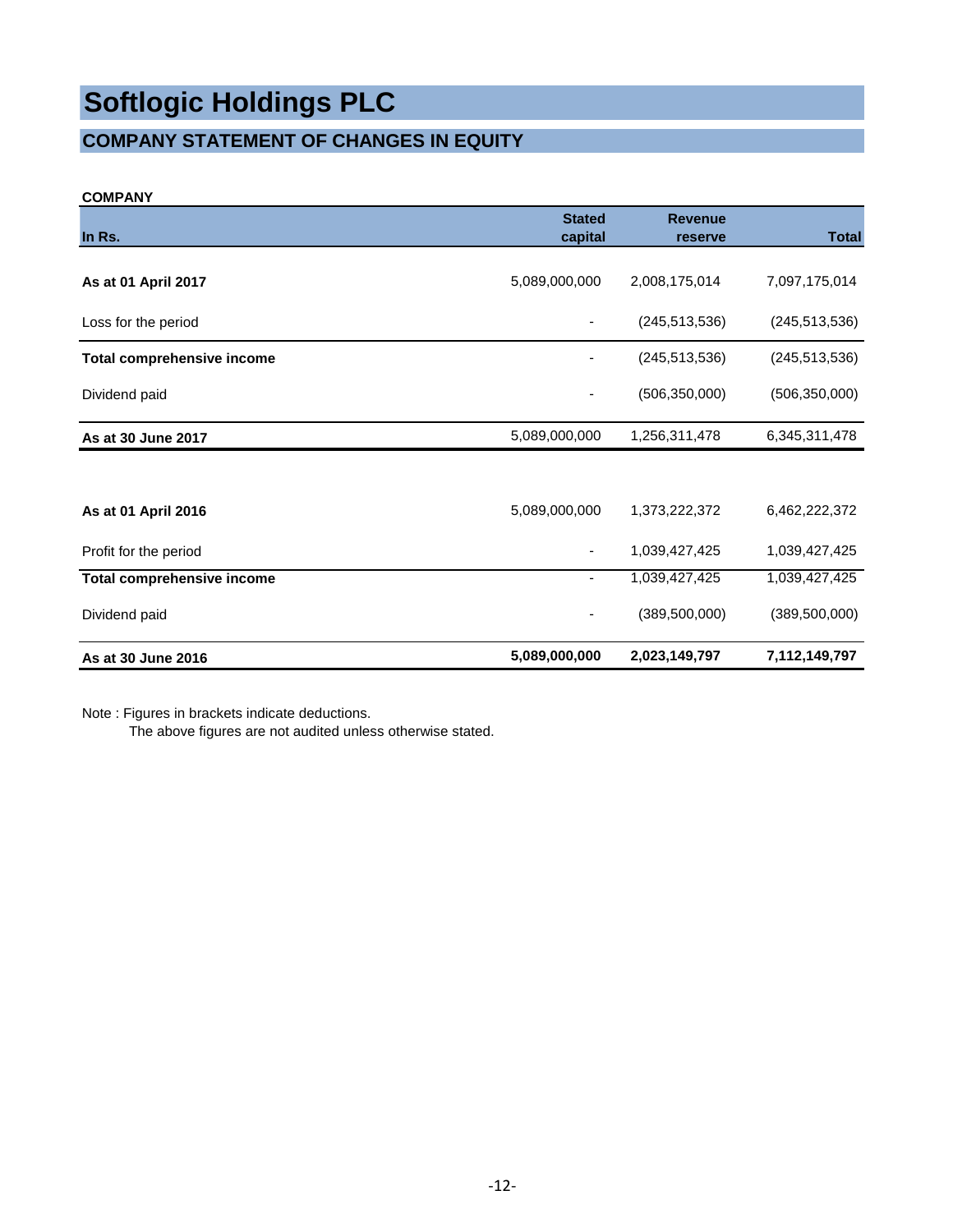### **COMPANY STATEMENT OF CASH FLOW**

|                                                                                                               | <b>Unaudited</b>            | <b>Unaudited</b>                   | <b>Audited</b>                   |
|---------------------------------------------------------------------------------------------------------------|-----------------------------|------------------------------------|----------------------------------|
|                                                                                                               | 03 months to                | 03 months to                       | 12 months to                     |
| In Rs.                                                                                                        | 30-06-2017                  | 30-06-2016                         | 31-03-2017                       |
| <b>CASH FLOWS FROM OPERATING ACTIVITIES</b>                                                                   |                             |                                    |                                  |
| Profit/ (loss) before tax                                                                                     | (223, 440, 868)             | 1,051,927,425                      | 1,077,976,168                    |
|                                                                                                               |                             |                                    |                                  |
| <b>Adjustments for:</b><br>Finance income                                                                     |                             |                                    | (1,045,636,385)                  |
| Dividend income                                                                                               | (312, 748, 152)<br>(81)     | (182, 458, 210)<br>(247, 508, 764) | (1,343,212,899)                  |
| Finance cost                                                                                                  | 566,588,682                 | 411,785,555                        | 2,039,862,417                    |
| Change in fair value of investment property                                                                   |                             |                                    | (62, 176, 317)                   |
| Gratuity provision and related costs                                                                          | 2,410,835                   | 2,215,881                          | 10,075,034                       |
| Provisions for impairment                                                                                     |                             | 70,674,996                         | 506,296,744                      |
| Provision for assets held-for-sale                                                                            |                             | (12, 330, 864)                     |                                  |
| Depreciation of property, plant and equipment                                                                 | 8,522,543                   | 6,493,391                          | 28,898,601                       |
| Profit on sale of property, plant and equipment                                                               | (2,086,927)                 | (2,832,440)                        | (4, 577, 585)                    |
| Profit on sale of investments                                                                                 |                             | (1,097,248,468)                    | (1, 112, 455, 617)               |
| Amortisation/ impairment of intangible assets                                                                 | 633,521                     | 932,307                            | 3,716,100                        |
| Deferred revenue<br>Profit before working capital changes                                                     | (9,009,013)<br>30,870,540   | 1,650,809                          | (18,018,014)<br>80,748,247       |
|                                                                                                               |                             |                                    |                                  |
| (Increase) / decrease in trade and other receivable                                                           | 239,721,458                 | (3, 165, 638)                      | (279, 253, 210)                  |
| (Increase) / decrease in other current assets                                                                 | (2,717,931)                 | (7,381,080)                        | 13,305,725                       |
| (Increase) / decrease in amount due from related parties                                                      | (744, 453, 667)             | (760, 821, 001)                    | (866, 777, 748)                  |
| Increase / (decrease) in trade and other payables<br>Increase / (decrease) in amount due to related parties   | 6,373,984<br>(48, 203, 027) | 34,490,059<br>(5,700,884)          | (7, 228, 890)<br>(202, 742, 045) |
| Increase / (decrease) in other current liabilities                                                            | 6,842,562                   | 4,957,942                          | 194,166,463                      |
| Cash generated used in operations                                                                             | (511, 566, 081)             | (735, 969, 793)                    | (1,067,781,458)                  |
|                                                                                                               |                             |                                    |                                  |
| Finance income received                                                                                       | 250,924,552                 | 182,458,210                        | 843,469,413                      |
| Finance expenses paid                                                                                         | (563, 638, 195)             | (410,090,039)                      | (1,992,112,198)                  |
| Dividend received                                                                                             | 81                          | 247,508,764                        | 1,343,212,899                    |
| Tax paid<br>Gratuity paid                                                                                     | (38,938,028)<br>(553,003)   | (62, 370)                          | (16, 133, 737)<br>(5,550,554)    |
| Net cash flow used in operating activities                                                                    | (863,770,674)               | (716, 155, 228)                    | (894, 895, 635)                  |
|                                                                                                               |                             |                                    |                                  |
| <b>CASH FLOWS FROM /(USED IN) INVESTING ACTIVITIES</b>                                                        |                             |                                    |                                  |
| Purchase and construction of property, plant and equipment                                                    | (749, 105)                  | (551,669)                          | (51, 195, 814)                   |
| Addition to investment property                                                                               |                             | (654, 629)                         | (708, 683)                       |
| Addition to intangible assets                                                                                 |                             |                                    | (2, 245, 531)                    |
| (Purchase) / disposal of short term investments (net)                                                         |                             |                                    | (2,500,000)                      |
| (Purchase) / disposal of other non current financial assets<br>Proceeds from disposal of controlling interest |                             | (317, 453, 797)<br>1,153,205,820   | (1,021,042,975)<br>1,173,296,412 |
| Increase in interest in subsidiaries                                                                          | (125, 278, 041)             | (1, 161, 810, 112)                 | (1,650,322,600)                  |
| Proceeds from sale of property, plant and equipment                                                           | 3,882,403                   | 7,279,769                          | 17,308,425                       |
| Net cash flow used in investing activities                                                                    | (122, 144, 743)             | (319, 984, 618)                    | (1,537,410,766)                  |
|                                                                                                               |                             |                                    |                                  |
| <b>CASH FLOWS FROM / (USED IN) FINANCING ACTIVITIES</b>                                                       |                             |                                    |                                  |
| Proceeds from long term borrowings                                                                            | 66,929,898                  | 1,933,060,000                      | 6,932,770,102                    |
| Repayment of long term borrowings                                                                             | (534, 054, 590)             | (337, 077, 077)                    | (2,825,300,622)                  |
| Proceeds from / (repayment of) short term borrowings (net)                                                    | 1,983,603,165               | (791, 402, 741)                    | (2,279,196,189)                  |
| Increase/ (decrease) in other non current financial liabilities                                               |                             |                                    | 21,200,000                       |
| Dividend paid to equity holders of parent<br>Net cash flow from financing activities                          | 1,516,478,473               | (389, 500, 000)<br>415,080,182     | (389, 500, 000)<br>1,459,973,291 |
|                                                                                                               |                             |                                    |                                  |
| NET INCREASE/ (DECREASE) IN CASH AND CASH EQUIVALENTS                                                         | 530,563,056                 | (621,059,664)                      | (972, 333, 110)                  |
| CASH AND CASH EQUIVALENTS AT THE BEGINNING                                                                    | (458,042,615)               | 514,290,495                        | 514,290,495                      |
| CASH AND CASH EQUIVALENTS AT THE END                                                                          | 72,520,441                  | (106, 769, 169)                    | (458, 042, 615)                  |
| <b>ANALYSIS OF CASH AND CASH EQUIVALENTS</b>                                                                  |                             |                                    |                                  |
| <b>Favourable balances</b>                                                                                    |                             |                                    |                                  |
| Cash in hand and at bank                                                                                      | 574,799,840                 | 96,115,307                         | 92,204,224                       |
| Unfavourable balances                                                                                         |                             |                                    |                                  |
| Bank overdrafts                                                                                               | (502, 279, 399)             | (202, 884, 476)                    | (550,246,839)                    |
| Cash and cash equivalents                                                                                     | 72,520,441                  | (106, 769, 169)                    | (458, 042, 615)                  |

Note : Figures in brackets indicate deductions.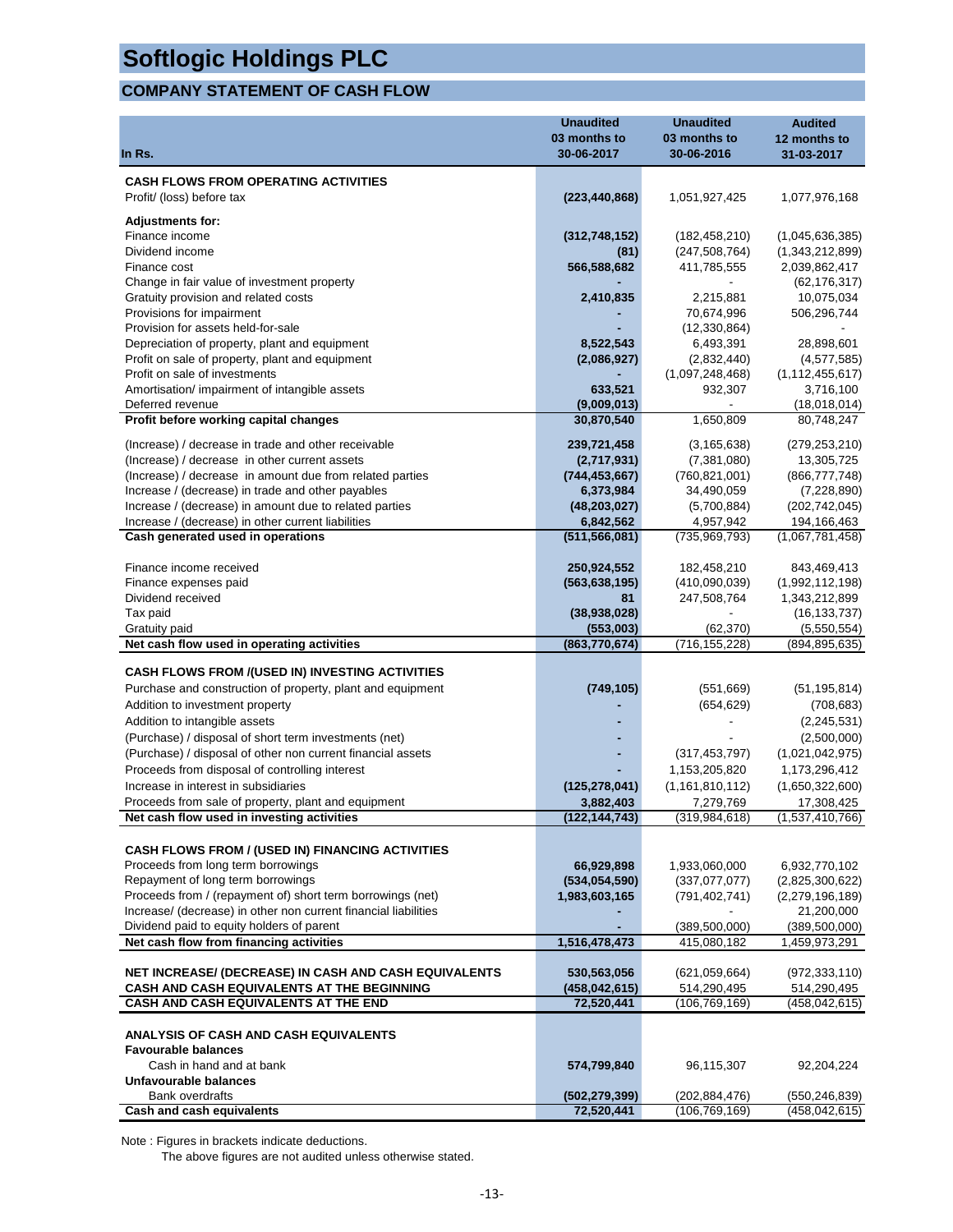#### **NOTES TO THE FINANCIAL STATEMENTS**

**OPERATING SEGMENT INFORMATION**

| <b>REVENUE AND PROFIT</b>                         |                | <b>Information Technology</b> | Leisure & Property |                | Retail          |                 |                | <b>Automobiles</b> |                | <b>Financial Services</b> |                 | <b>Healthcare Services</b> | Others          |                |                 | Group           |
|---------------------------------------------------|----------------|-------------------------------|--------------------|----------------|-----------------|-----------------|----------------|--------------------|----------------|---------------------------|-----------------|----------------------------|-----------------|----------------|-----------------|-----------------|
| For the three months period ended 30 June         | 2017           | 2016                          | 2017               | 2016           | 2017            | 2016            | 2017           | 2016               | 2017           | 2016                      | 2017            | 2016                       | 2017            | 2016           | 2017            | 2016            |
| <b>Continuing operations</b>                      |                |                               |                    |                |                 |                 |                |                    |                |                           |                 |                            |                 |                |                 |                 |
| Revenue                                           |                |                               |                    |                |                 |                 |                |                    |                |                           |                 |                            |                 |                |                 |                 |
| Total revenue                                     | 4,173,572,752  | 4.726.527.899                 | 450.091.321        | 199.103.547    | 5.089.281.199   | 4.925.972.091   | 469.976.271    | 467.490.176        | 2,534,179,308  | 2.131.278.597             | 3,103,267,801   | 2,420,897,782              | 167,477,192     | 163.145.181    | 15.987.845.844  | 15.034.415.273  |
| Inter group                                       | (290.604.744)  | (206.710.043)                 | (19.953.815        | (39.503.658)   | (239,429,579    | (180.105.664)   | (16,526,452    | (86.455.170)       | (2,904,005)    | (4.852.632)               | (89,580,599     | (85.696.398)               | (165, 757, 548) | (158.672.317)  | (824, 756, 742) | (761, 995, 882) |
| <b>Total external revenue</b>                     | 3,882,968,008  | 4.519.817.856                 | 430,137,506        | 159.599.889    | 4.849.851.620   | 4.745.866.427   | 453,449,819    | 381,035,006        | 2,531,275,303  | 2.126.425.965             | 3,013,687,202   | 2.335.201.384              | 1.719.644       | 4.472.864      | 15.163.089.102  | 14,272,419,391  |
|                                                   |                |                               |                    |                |                 |                 |                |                    |                |                           |                 |                            |                 |                |                 |                 |
| Operating profit/ (loss)                          | 212,165,001    | 260,908,828                   | (92, 417, 522)     | (26, 846, 209) | 699.412.733     | 427.974.227     | 5.329.470      | 9,591,889          | 330,893,802    | 316, 322, 151             | 712.925.381     | 428.308.623                | (24, 303, 669)  | (44, 997, 029) | 1,844,005,196   | 1,371,262,480   |
| Finance income                                    | 6,356,180      | 4.024.900                     | 832,705            | 1.812.177      | 23.591.576      | 14,244,590      | 38,281         | 25.521             | 275.902.505    | 129,006.666               | 3.963.672       | 6,302,869                  | 860.525         | 4,162,557      | 311.545.444     | 159,579,280     |
| Finance cost                                      | (70, 302, 874) | (87.806.878)                  | (135, 891, 944)    | (33.885.822)   | (432, 351, 537) | (293, 745, 012) | (24, 197, 542) | (29.640.403)       | (58, 352, 423) | (25, 352, 344)            | (221, 520, 532) | (185, 804, 105)            | (316, 861, 846) | (245.736.506)  | (1.259.478.698) | (901, 971, 070) |
| Share of results of associates                    |                |                               |                    |                |                 |                 |                |                    |                |                           | (5.350.414)     |                            | 6.148.642       | 7.994.111      | 798.228         | 7.994.111       |
| Change in insurance contract liabilities          |                |                               |                    |                |                 |                 |                |                    | (237.223.681)  | (30.783.992)              |                 |                            |                 |                | (237.223.681)   | (30.783.992)    |
| Profit/ (loss) before taxation                    | 148.218.307    | 177,126,850                   | (227,476,761       | (58.919.854)   | 290.652.772     | 148.473.805     | (18.829.791    | (20.022.993)       | 311.220.203    | 389.192.481               | 490.018.107     | 248,807,387                | (334.156.348)   | (278.576.867)  | 659,646,489     | 606.080.809     |
|                                                   |                |                               |                    |                |                 |                 |                |                    |                |                           |                 |                            |                 |                |                 |                 |
| Tax expense                                       | (42,027,651)   | (49.535.373)                  | 16,483             | (759.669)      | (67.852.105)    | (55.007.448)    | 21.643         |                    | (34, 560, 798) | (30.047.157)              | (62,900,574)    | 47.206.571                 | (22, 713, 961)  | (11,004,400)   | (230, 016, 963) | (99, 147, 476)  |
|                                                   |                |                               |                    |                |                 |                 |                |                    |                |                           |                 |                            |                 |                |                 |                 |
| Profit/ (loss) from continuing operations         | 106.190.656    | 127.591.477                   | (227,460,278       | (59.679.523)   | 222,800,667     | 93.466.357      | (18.808.148)   | (20.022.993)       | 276.659.405    | 359.145.324               | 427.117.533     | 296.013.958                | (356,870,309    | (289.581.267)  | 429.629.526     | 506,933,333     |
| Loss for the period from discontinued operation   |                | $\sim$                        |                    |                |                 |                 |                |                    |                | (78, 531, 890)            |                 |                            |                 |                | $\sim$          | (78, 531, 890)  |
|                                                   |                |                               |                    |                |                 |                 |                |                    |                |                           |                 |                            |                 |                |                 |                 |
| Profit/ (loss) after taxation                     | 106.190.656    | 127.591.477                   | (227,460,278)      | (59.679.523)   | 222.800.667     | 93.466.357      | (18.808.148)   | (20.022.993)       | 276.659.405    | 280.613.434               | 427.117.533     | 296.013.958                | (356,870,309    | (289.581.267)  | 429.629.526     | 428.401.443     |
|                                                   |                |                               |                    |                |                 |                 |                |                    |                |                           |                 |                            |                 |                |                 |                 |
|                                                   |                |                               |                    |                |                 |                 |                |                    |                |                           |                 |                            |                 |                |                 |                 |
| Depreciation of property, plant & equipment (PPE) | 18,900,905     | 17.903.091                    | 155,700,046        | 44.710.571     | 105.540.437     | 90,487,076      | 9.103.457      | 20.481.558         | 41.489.264     | 35.933.975                | 245.251.943     | 185,597,440                | 8.590.305       | 6.555.200      | 584.576.357     | 401.668.911     |
| Amortisation of lease rentals paid in advance     | . .            | . .                           | . .                | . .            |                 |                 |                | . .                | . .            | $\sim$                    | 259,233         | 259,233                    |                 | $\sim$         | 259,233         | 259.233         |
| Amortisation of intangible assets                 | 9.036.138      | 15,763,994                    | 4.762.690          | 3,775,058      | 16,256,590      | 15.020.917      |                |                    | 74.452.308     | 37.099.854                | 2.130.469       | 2.130.469                  | 633.521         | 932.306        | 107.271.716     | 74,722,598      |
| Retirement benefit obligations and related cost   | 5.213.436      | 5.393.422                     | 4.682.529          | 1.510.590      | 8.230.898       | 8.730.982       | 525.139        | 559,703            | 7.213.498      | 6.169.760                 | 20.755.955      | 14,888,483                 | 2.485.152       | 2.241.647      | 49.106.607      | 39.494.587      |
| Purchase and construction of PPE                  | 5,886,396      | 5.151.882                     | 116.250.053        | 675,905.163    | 242.442.733     | 122.976.844     | 993.642        | 13.087.067         | 37.873.691     | 72.997.103                | 334,439,746     | 399.202.902                | 749,108         | 8.416.169      | 738.635.369     | 1,297,737,130   |
| Additions to intangible assets                    | 23.291.883     | 10.811.268                    | 9.363.540          |                | 15,335,484      | 16,758,269      |                |                    | 317.144        | 1,106,290                 |                 |                            |                 |                | 48.308.051      | 28.675.827      |

Note : Figures in brackets indicate deductions. The above figures are not audited unless otherwise stated.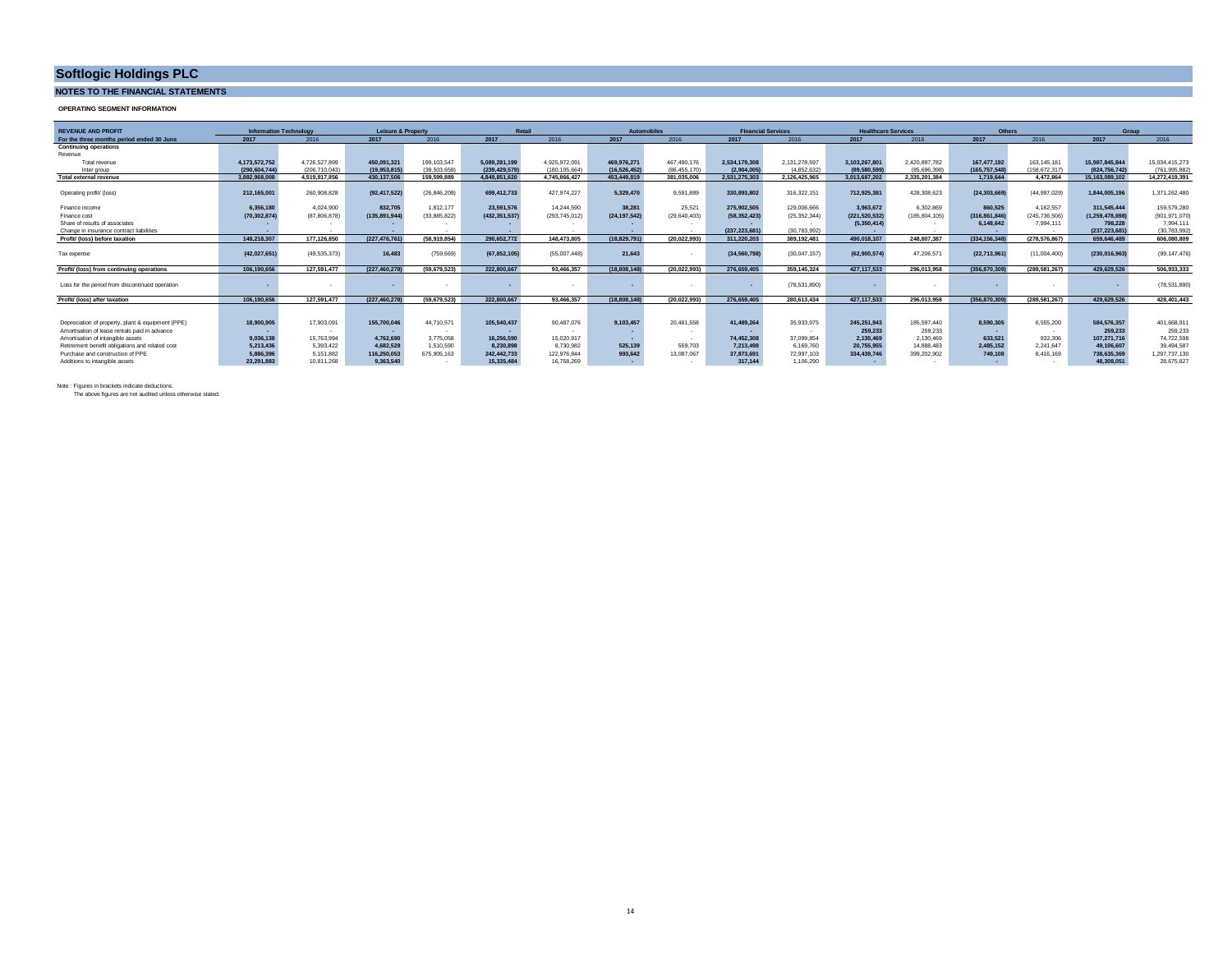**NOTES TO THE FINANCIAL STATEMENTS**

#### **OPERATING SEGMENT INFORMATION**

|                                                     |                             | <b>Information Technology</b><br><b>Leisure &amp; Property</b> |                | Retai          |                                 | <b>Automobiles</b><br><b>Financial Services</b> |             | <b>Healthcare Services</b> |                               | <b>Others</b>  |                | Group          |                               |                |                 |                |
|-----------------------------------------------------|-----------------------------|----------------------------------------------------------------|----------------|----------------|---------------------------------|-------------------------------------------------|-------------|----------------------------|-------------------------------|----------------|----------------|----------------|-------------------------------|----------------|-----------------|----------------|
| As at 30 June                                       | 2017                        | 2016                                                           | 2017           | 2016           | 2017                            | 2016                                            | 2017        | 2016                       | 2017                          | 2016           | 2017           | 2016           | 2017                          | 2016           | 2017            | 2016           |
|                                                     |                             |                                                                |                |                |                                 |                                                 |             |                            |                               |                |                |                |                               |                |                 |                |
| Property, plant and equipment                       | 180.377.938                 | 203.572.467                                                    | 11.112.905.051 | 9.048.442.153  | 7.090.685.577                   | 6.299.628.146                                   | 306.814.374 | 348,509,532                | 876.338.300                   | 901.073.405    | 14.453.503.900 | 12,451,710,113 | 192.241.778                   | 129.485.551    | 34.212.866.918  | 29,382,421,367 |
| Lease rentals paid in advance                       |                             |                                                                |                |                |                                 |                                                 |             |                            |                               |                | 852.462.806    | 853.499.739    |                               |                | 852.462.806     | 853.499.739    |
| Investment property                                 | 205,530,000                 | 217,620,000                                                    | 1,100,000,000  | 1,075,000,000  | 1,442,000,000                   | 999,880,000                                     |             |                            | ×                             |                |                |                | 609,385,000                   | 547,154,629    | 3,356,915,000   | 2,839,654,629  |
| Intangible assets                                   |                             |                                                                |                |                |                                 |                                                 |             |                            |                               |                |                |                |                               |                |                 |                |
|                                                     | 270,478,211                 | 206,541,139                                                    | 27,752,948     | 5,383,255      | 346,670,181                     | 371,064,567                                     |             |                            | 125,790,020                   | 81, 167, 875   |                |                | 406,733                       | 1,578,515      | 771,098,093     | 665,735,35     |
| Non-current financial assets                        | 16,787                      | 5,035,420                                                      |                |                | 731,171,136                     | 378,997,746                                     |             |                            | 11,346,525,051                | 12,032,371,990 | 361,001,527    | 408,590,082    |                               | 2,500,000      | 12,438,714,501  | 12,827,495,238 |
| Rental receivable on lease assets and hire purchase |                             |                                                                |                |                |                                 |                                                 |             |                            | 271,519,656                   | 265,942,834    |                |                |                               |                | 271,519,656     | 265,942,834    |
| Other non-current assets                            | 9.319.141                   | 22.211.043                                                     | 10.964.512     | 16.966.193     | 238.286.913                     | 192.326.631                                     | 6.677.169   | 3.827.169                  | 3.500.000                     | 150.793.107    | 4.083.335      | 6.083.335      |                               | 48.423.050     | 272,831,070     | 440.630.528    |
| Segment non-current assets                          | 665,722,077                 | 654.980.069                                                    | 12,251,622,511 | 10,145,791,601 | 9.848.813.807                   | 8.241.897.090                                   | 313,491,543 | 352,336,701                | 12.623.673.027                | 13,431,349,211 | 15.671.051.568 | 13,719,883,269 | 802,033,511                   | 729,141,745    | 52,176,408,044  | 47,275,379,686 |
|                                                     |                             |                                                                |                |                |                                 |                                                 |             |                            |                               |                |                |                |                               |                |                 |                |
| Investments in equity accounted investments         |                             |                                                                |                |                |                                 |                                                 |             |                            |                               |                |                |                |                               |                | 69,326,640      | 68,235,448     |
| Goodwill                                            |                             |                                                                |                |                |                                 |                                                 |             |                            |                               |                |                |                |                               |                | 4.115.823.525   | 4,115,823,525  |
| Intangible assets through business combinations     |                             |                                                                |                |                |                                 |                                                 |             |                            |                               |                |                |                |                               |                | 3,620,733,448   | 3,873,472,950  |
| Deferred tax assets                                 |                             |                                                                |                |                |                                 |                                                 |             |                            |                               |                |                |                |                               |                |                 |                |
|                                                     |                             |                                                                |                |                |                                 |                                                 |             |                            |                               |                |                |                |                               |                | 508,357,860     | 349,929,886    |
| Eliminations/ adjustment                            |                             |                                                                |                |                |                                 |                                                 |             |                            |                               |                |                |                |                               |                | (52.888.327)    | (31, 352, 820) |
| <b>Total non-current assets</b>                     | 665,722,077                 | 654,980,069                                                    | 12,251,622,511 | 10,145,791,601 | 9,848,813,807                   | 8,241,897,090                                   | 313,491,543 | 352,336,701                | 12,623,673,027                | 13,431,349,211 | 15,671,051,568 | 13,719,883,269 | 802,033,511                   |                | 60,437,761,190  | 55,651,488,675 |
|                                                     |                             |                                                                |                |                |                                 |                                                 |             |                            |                               |                |                |                |                               |                |                 |                |
| Inventories                                         | 1.458.265.379               | 1.468.235.478                                                  | 738.433.468    | 38.597.662     | 5.672.090.646                   | 5.117.519.387                                   | 343.666.083 | 785.165.923                | 144.332.155                   | 449.688.083    | 544.391.494    | 474.036.361    |                               |                | 8.901.179.225   | 8.333.242.894  |
| Trade and other receivables                         | 1,999,613,832               | 3,090,926,173                                                  | 142,625,123    | 60,366,972     | 4,428,196,720                   | 4,619,080,746                                   | 220,872,145 | 154,837,063                | 929,299,127                   | 1,356,807,629  | 487,991,566    | 564,690,516    | 9,699,506                     | 9,927,344      | 8,218,298,019   | 9,856,636,443  |
| Loans and advances                                  |                             |                                                                |                |                |                                 |                                                 |             |                            | 13,451,523,952                | 11,366,959,896 |                |                |                               |                | 13,451,523,952  | 11,366,959,896 |
| Rental receivable on lease assets and hire purchase |                             |                                                                |                |                |                                 |                                                 |             |                            | 500,447,197                   | 686,506,971    | ×.             |                |                               |                | 500,447,197     | 686,506,97     |
| Other current assets                                | 501,040,369                 | 389,270,954                                                    |                |                |                                 | 913,655,337                                     | 68.666.483  | 92,088,693                 |                               |                |                |                | 19.643.784                    |                | 4,422,917,674   | 3,232,325,079  |
| Short term investments                              |                             |                                                                | 274,781,132    | 273,176,069    | 2,201,563,936                   |                                                 |             |                            | 807,216,200                   | 868,195,910    | 550,005,770    | 643,232,556    |                               | 52,705,560     |                 |                |
|                                                     | 5.110.767                   | 13.276.661                                                     | 323,070        | 315,221        | 30.766.467                      | 24,829,109                                      | 1.500.000   |                            | 3.693.609.915                 | 5,015,462,112  | 30,000,000     | 228.000.000    | 135.079.570                   | 131.941.130    | 3.896.389.789   | 5,413,824,233  |
| Cash in hand and at hank                            | 344.819.388                 | 396.708.742                                                    | 140.499.458    | 353.265.922    | 563.296.364                     | 295.834.026                                     | 4.043.352   | 10.024.364                 | 789,691,553                   | 1.185.494.138  | 451,999,652    | 241.913.312    | 583.320.147                   | 100.686.186    | 2,877,669,914   | 2.583.926.690  |
| <b>Segment current assets</b>                       | 4,308,849,735               | 5,358,418,008                                                  | 1,296,662,251  | 725,721,846    | 12,895,914,133                  | 10,970,918,605                                  | 638,748,063 | 1,042,116,043              | 20,316,120,099                | 20,929,114,739 | 2,064,388,482  | 2,151,872,745  | 747,743,007                   | 295,260,220    | 42,268,425,770  | 41,473,422,206 |
|                                                     |                             |                                                                |                |                |                                 |                                                 |             |                            |                               |                |                |                |                               |                |                 |                |
| Amounts due from related parties                    |                             |                                                                |                |                |                                 |                                                 |             |                            |                               |                |                |                |                               |                | 378.977         | 799.007        |
| <b>Total current assets</b>                         | 4,308,849,735               | 5,358,418,008                                                  | 1,296,662,251  | 725,721,846    | 12,895,914,133                  | 10,970,918,605                                  | 638,748,063 | 1,042,116,043              | 20,316,120,099                | 20,929,114,739 | 2,064,388,482  | 2,151,872,745  | 747,743,007                   | 295,260,220    | 42,268,804,747  | 41,474,221,213 |
|                                                     |                             |                                                                |                |                |                                 |                                                 |             |                            |                               |                |                |                |                               |                |                 |                |
| <b>Total assets</b>                                 |                             |                                                                |                |                |                                 |                                                 |             |                            |                               |                |                |                |                               |                | 102,706,565,937 | 97.125.709.888 |
|                                                     |                             |                                                                |                |                |                                 |                                                 |             |                            |                               |                |                |                |                               |                |                 |                |
| Insurance contract liabilities                      |                             |                                                                |                |                |                                 |                                                 |             |                            | 6.853.790.741                 | 6.564.902.169  |                |                |                               |                | 6.853.790.741   | 6.564.902.169  |
| Interest bearing borrowings                         | 90,421,021                  | 20,000,000                                                     | 6,505,690,119  | 5,454,137,278  | 3,737,236,094                   | 2,602,733,359                                   | 61,090,644  | 100,794,900                | 2,777,374,940                 | 3,275,401,213  | 6,831,524,587  | 6,436,386,340  | 7,934,273,835                 | 5,754,019,480  | 27,937,611,240  | 23,643,472,570 |
| Public deposits                                     |                             |                                                                |                |                |                                 |                                                 |             |                            | 4,043,395,039                 | 1,597,001,705  |                |                |                               |                | 4,043,395,039   | 1,597,001,705  |
| Employee benefit liabilities                        | 128,211,907                 | 102,079,989                                                    | 15,675,043     | 11,270,323     | 108,748,329                     | 103,424,521                                     | 4,979,879   | 4,647,323                  | 105,971,369                   | 89,625,427     | 413,782,659    | 363,595,040    | 51,540,529                    | 46,046,825     | 828,909,715     | 720,689,448    |
| Other deferred liabilities                          |                             |                                                                |                |                |                                 |                                                 |             |                            |                               |                |                |                |                               |                |                 |                |
|                                                     | 4.942.834                   | 2,745,851                                                      |                |                |                                 | 494,792                                         |             |                            |                               |                |                |                | 138,738,739                   |                | 143.681.573     | 3,240,643      |
| Other non-current financial liabilities             | 63,058                      | 47.667.888                                                     | 25.842.782     |                |                                 |                                                 |             |                            |                               |                |                |                |                               |                | 25.905.840      | 47.667.888     |
| <b>Segment non-current liabilities</b>              | 223.638.820                 | 172,493,728                                                    | 6,547,207,944  | 5.465.407.601  | 3.845.984.423                   | 2.706.652.672                                   | 66.070.523  | 105.442.223                | 13,780,532,089                | 11.526.930.514 | 7,245,307,246  | 6,799,981,380  | 8.124.553.103                 | 5.800.066.305  | 39.833.294.148  | 32,576,974,423 |
|                                                     |                             |                                                                |                |                |                                 |                                                 |             |                            |                               |                |                |                |                               |                |                 |                |
| Deferred tax liabilities                            |                             |                                                                |                |                |                                 |                                                 |             |                            |                               |                |                |                |                               |                | 500 608 646     | 330.637.441    |
| <b>Total non-current liabilities</b>                | 223.638.820                 | 172.493.728                                                    | 6.547.207.944  | 5.465.407.601  | 3.845.984.423                   | 2.706.652.672                                   | 66.070.523  | 105.442.223                | 13,780,532,089                | 11.526.930.514 | 7.245.307.246  | 6.799.981.380  | 8.124.553.103                 | 5.800.066.305  | 40.333.902.794  | 32.907.611.864 |
|                                                     |                             |                                                                |                |                |                                 |                                                 |             |                            |                               |                |                |                |                               |                |                 |                |
| Trade and other payables                            | 2,460,395,536               | 2,549,161,400                                                  | 219,604,608    | 236,431,856    | 1,615,411,678                   | 1,108,545,551                                   | 12,376,183  | 6,532,647                  | 1,419,959,280                 | 2,374,074,591  | 895,763,068    | 767,949,273    | 527,344,924                   | 64,112,380     | 7,150,855,277   | 7,106,807,698  |
| Other current financial liabilities                 | 1,382,213,693               | 2,251,462,984                                                  | 165.448.825    | 32,002,481     | 9.016.849.247                   | 7,263,693,674                                   | 216.610.019 | 573,752,611                | 663.053.817                   | 1,382,057,790  |                | 202,701,000    | 6,431,600,679                 | 5,935,790,963  | 17,875,776,280  | 17,641,461,503 |
| Current portion of interest bearing borrowings      | 44.000.000                  | 68,102,893                                                     | 557,996,180    | 521,898,182    | 1.595.170.970                   | 2,921,708,171                                   | 27,854,265  | 28,285,845                 | 1,081,399,766                 | 1,246,290,942  | 1.144.597.461  | 945,930,094    | 2,691,549,645                 | 2,744,663,069  | 7.142.568.287   | 8,476,879,196  |
| Other current liabilities                           | 264.371.489                 | 516.980.205                                                    | 389.935.483    | 71.192.168     | 237.939.386                     | 182.902.879                                     | 2.770.917   | 7,601,722                  | 295.627.864                   | 392.195.679    | 15.059.398     | 105,190,645    | 80,191,842                    | 35,481,689     | 1.285.896.379   | 1,311,544,987  |
| Public deposits                                     |                             |                                                                |                |                |                                 |                                                 |             |                            | 12.053.707.600                | 13.553.630.959 |                |                |                               |                | 12.053.707.600  | 13.553.630.959 |
| <b>Bank overdrafts</b>                              |                             |                                                                |                |                |                                 |                                                 |             |                            |                               |                |                |                |                               |                |                 |                |
|                                                     | 47,927,609<br>4.198.908.327 | 83 893 235                                                     | 604,176,260    | 82.074.138     | 1,056,203,492<br>13,521,574,773 | 650.030.331                                     | 54.898.582  | 32.882.173                 | 382.894.554<br>15,896,642,881 | 1.681.691.740  | 1,179,100,262  | 1.029.466.831  | 502,279,400<br>10.232.966.490 | 202.884.476    | 3,827,480,159   | 3.762.922.924  |
| <b>Segment current liabilities</b>                  |                             | 5.469.600.717                                                  | 1,937,161,356  | 943.598.825    |                                 | 12,126,880,606                                  | 314,509,966 | 649,054,998                |                               | 20,629,941,701 | 3,234,520,189  | 3,051,237,843  |                               | 8,982,932,577  | 49,336,283,982  | 51,853,247,267 |
|                                                     |                             |                                                                |                |                |                                 |                                                 |             |                            |                               |                |                |                |                               |                |                 |                |
| Income tax liabilities                              |                             |                                                                |                |                |                                 |                                                 |             |                            |                               |                |                |                |                               |                | 379,484,905     | 456,702,781    |
| Amounts due to related parties                      |                             |                                                                |                |                |                                 |                                                 |             |                            |                               |                |                |                |                               |                | 17,413,812      | 18,821,758     |
| Fliminations/ adjustment                            |                             |                                                                |                |                |                                 |                                                 |             |                            |                               |                |                |                |                               |                | (3,914,988,203) | (4,112,444,470 |
| <b>Total current liabilities</b>                    | 4.198.908.327               | 5,469,600,717                                                  | 1,937,161,356  | 943.598.825    | 13,521,574,773                  | 12,126,880,606                                  | 314,509,966 | 649,054,998                | 15,896,642,881                | 20,629,941,701 | 3,234,520,189  | 3,051,237,843  | 10,232,966,490                | 8,982,932,577  | 45,818,194,496  | 48,216,327,336 |
|                                                     |                             |                                                                |                |                |                                 |                                                 |             |                            |                               |                |                |                |                               |                |                 |                |
| <b>Total liabilities</b>                            |                             |                                                                |                |                |                                 |                                                 |             |                            |                               |                |                |                |                               |                | 86.152.097.290  | 81.123.939.200 |
|                                                     |                             |                                                                |                |                |                                 |                                                 |             |                            |                               |                |                |                |                               |                |                 |                |
| Total segment assets                                | 4.974.571.812               | 6.013.398.077                                                  | 13.548.284.762 | 10,871,513,447 | 22.744.727.940                  | 19,212,815,695                                  | 952.239.606 | 1.394.452.744              | 32.939.793.126                | 34,360,463,950 | 17.735.440.050 | 15,871,756,014 | 1.549.776.518                 | 1.024.401.965  | 94.444.833.814  | 88,748,801,892 |
| Total segment liabilities                           | 4.422.547.147               | 5.642.094.445                                                  | 8.484.369.300  | 6.409.006.426  | 17.367.559.196                  | 14.833.533.278                                  | 380.580.489 | 754.497.221                | 29.677.174.970                | 32.156.872.215 | 10.479.827.435 | 9,851,219,223  | 18.357.519.593                | 14.782.998.882 | 89.169.578.130  | 84,430,221,690 |
|                                                     |                             |                                                                |                |                |                                 |                                                 |             |                            |                               |                |                |                |                               |                |                 |                |

Note : Figures in brackets indicate deductions.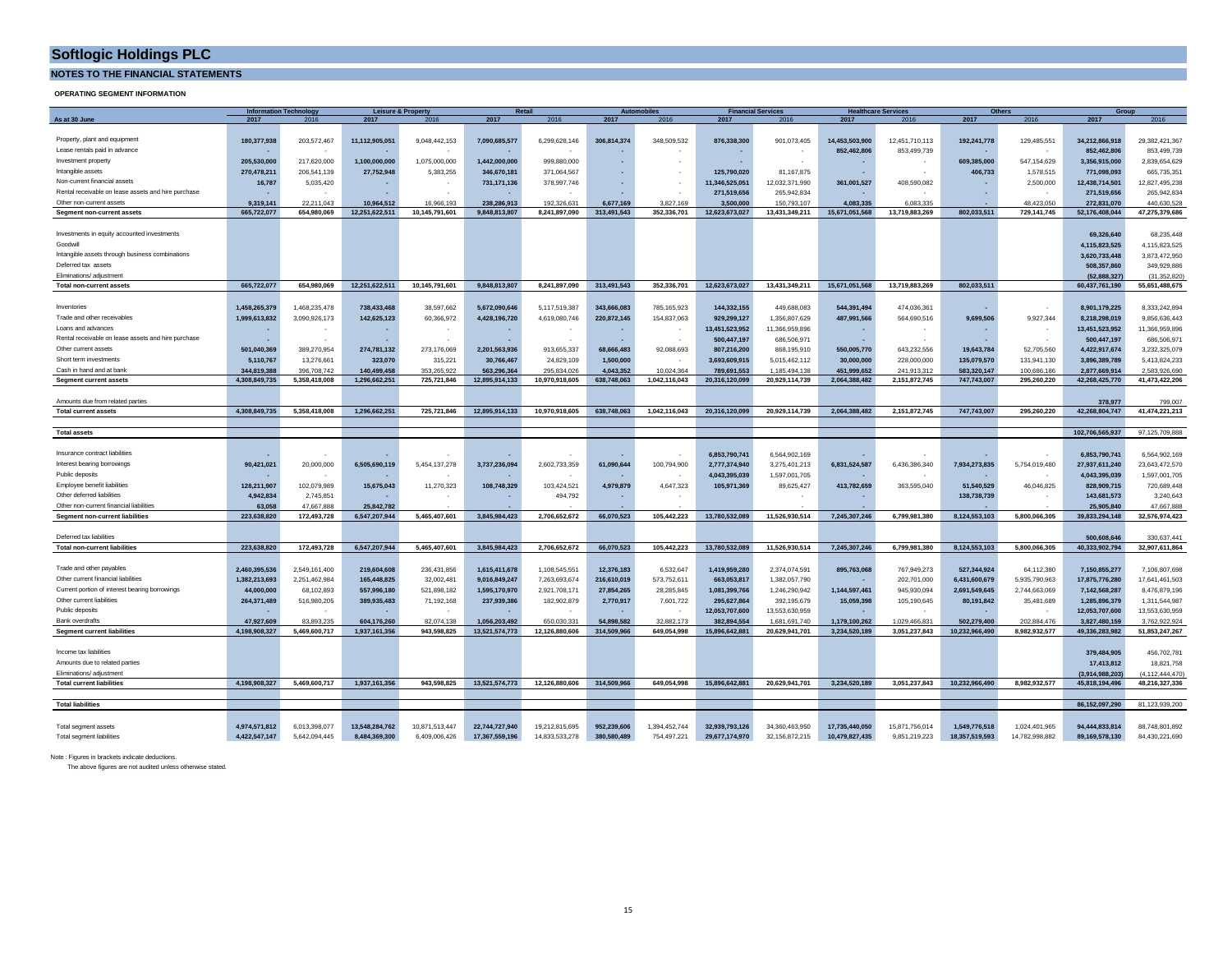#### **NOTES TO THE FINANCIAL STATEMENTS**

#### **1. CORPORATE INFORMATION**

Softlogic Holdings PLC, is a public limited company incorporated and domiciled in Sri Lanka and listed on the Colombo Stock Exchange.

The interim financial statements of the Group and the Company for the three months ended 30 June 2017 were authorised for issue by the Board of Directors on 15 August 2017.

#### **2. BASIS OF PREPARATION**

The interim condensed financial statements have been prepared in compliance with Sri Lanka Accounting Standard LKAS 34 - Interim Financial Reporting. These interim condensed financial statements should be read in conjunction with the annual financial statements for the year ended 31 March 2017.

The presentation and classification of the financial statements of the previous period have been amended, where relevant, for better presentation and to be comparable with those of the current period.

The interim financial statements are presented in Sri Lankan Rupees.

#### **3. CHANGE IN LIFE INSURANCE CONTRACT LIABILITIES**

The results of Softlogic Life Insurance PLC's (previously known as Asian Alliance Insurance PLC) life business segment is consolidated line by line into the Group's consolidated income statement. The change in life insurance contract liabilities represents the difference between all income and expenditure attributable to life policy holders during the period.

#### **Valuation of Life Insurance Fund**

A valuation of the long term life insurance fund as at 30 June 2017 was conducted by Messers Towers Watson India Private Limited (known as 'Willis Towers Watson'), on behalf of Softlogic Life Insurance PLC.

#### **Recommended transfer of surplus**

Willis Towers Watson recommended a transfer of Rs. 237.33 mn from "Life Insurance Fund" to "Shareholder's Fund" of Softlogic Life Insurance PLC for the three months ended 30 June 2017 and this transfer is accounted in the Group Interim Financial Statements after surplus transfer being permitted by Insurance Board of Sri Lanka (IBSL).

#### **4. SHARE INFORMATION**

#### **4.1 Public share holdings**

The percentage of shares held by the public as at 30 June 2017 was 27.83% (number of public shareholders - 12,780)

#### **4.2 Directors' share holdings**

The number of shares held by the Board of Directors are as follows:

| As at                                       | 30-06-2017  |
|---------------------------------------------|-------------|
| A K Pathirage - Chairman/ Managing Director | 368,126,223 |
| G W D H U Gunawardena                       | 57,527,300  |
| R J Perera                                  | 60,836,700  |
| H K Kaimal                                  | 64,870,800  |
| M P R Rasool                                | Nil         |
| Dr S Sellaih                                | 2,000,000   |
| W M P L De Alwis, PC                        | Nil         |
| <b>GLH</b> Premaratne                       | Nil         |
| R A Ebell                                   | <b>Nil</b>  |
| Prof. A S Dharmasiri                        | Nil         |
| A Russell-Davison                           | <b>Nil</b>  |
|                                             | 553,361,023 |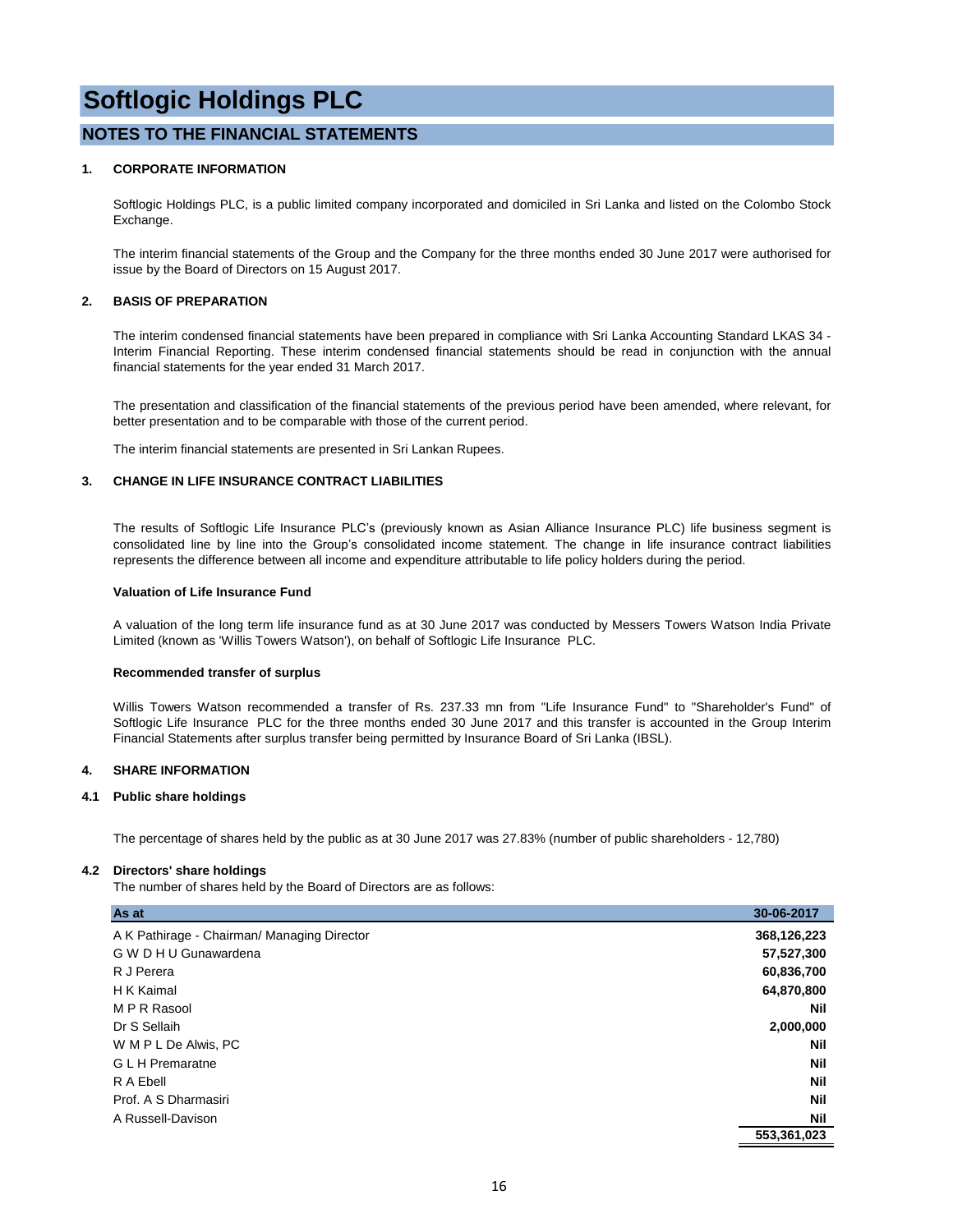### **NOTES TO THE FINANCIAL STATEMENTS**

**4.3 Twenty largest shareholders of the company are as follows:**

|    | As at                                              | <b>Number of</b><br>shares<br>30-06-2017 | %     |
|----|----------------------------------------------------|------------------------------------------|-------|
| 1  | Mr. A K Pathirage                                  | 329,176,223                              | 42.26 |
| 2  | Mr. H K Kaimal                                     | 64,870,800                               | 8.33  |
| 3  | Mr. R J Perera                                     | 60,836,700                               | 7.81  |
| 4  | Mr. G W D H U Gunawardena                          | 57,527,300                               | 7.38  |
| 5  | Pemberton Asian Opportunities Fund                 | 46,000,000                               | 5.91  |
| 6  | Commercial Bank of Ceylon PLC/ A K Pathirage       | 38,950,000                               | 5.00  |
| 7  | Rubber Investment Trust Ltd - AC 01                | 18,444,139                               | 2.37  |
| 8  | <b>Employees Provident Fund</b>                    | 7,230,500                                | 0.93  |
| 9  | Softlogic Life Insurance PLC - AC 02 (Life Fund)   | 4,591,702                                | 0.59  |
| 10 | Mrs. A Selliah                                     | 4,236,000                                | 0.54  |
| 11 | Arunodhaya Investments (Private) Limited           | 3,950,000                                | 0.51  |
| 12 | Arunodhaya Industries (Private) Limited            | 3,950,000                                | 0.51  |
| 13 | Arunodhaya (Private) Limited                       | 3,950,000                                | 0.51  |
| 14 | Miss. S Subramaniam                                | 3,800,000                                | 0.49  |
| 15 | Mr. V Kailasapillai                                | 3,800,000                                | 0.49  |
| 16 | Mrs. A Kailasapillai                               | 3,800,000                                | 0.49  |
| 17 | Ceylon Investment PLC - AC 01                      | 3,671,578                                | 0.47  |
| 18 | Mr. K Aravinthan                                   | 3,500,000                                | 0.45  |
| 19 | Deutsche Bank AG as Trustee for Namal Acuity Value | 3,396,497                                | 0.44  |
| 20 | The Ceylon Chamber of Commerce - AC 02             | 3,208,552                                | 0.41  |

#### **5. STATED CAPITAL MOVEMENTS**

#### **5.1 No of shares**

|                     | No of shares |
|---------------------|--------------|
| As at 01 April 2017 | 779.000.000  |
| As at 30 June 2017  | 779,000,000  |

#### **5.2 Value of shares**

|                     | Rs            |
|---------------------|---------------|
| As at 01 April 2017 | 5.089.000.000 |
| As at 30 June 2017  | 5,089,000,000 |

#### **6. INVESTOR INFORMATION**

| 6.1 | Market value of shares                                                          | 30-06-2017 |
|-----|---------------------------------------------------------------------------------|------------|
|     | The market value of an ordinary share of Softlogic Holdings PLC was as follows. |            |
|     | Closing price on (Rs.)                                                          | 12.70      |
|     | Highest price recorded for the three months ending (Rs.)                        | 14.00      |
|     | Lowest price recorded for the three months ending (Rs.)                         | 12.00      |
|     | Market Capitalisation (Rs. mn)                                                  | 9,893.30   |
| 6.2 | <b>Ratios</b>                                                                   |            |
|     | Net assets per share at the period end (Rs.)                                    | 11.29      |
| 6.3 | Share trading information from 01 April 2017 to 30 June 2017                    |            |
|     | Number of shares traded                                                         | 5,669,913  |
|     | Value of shares traded (Rs.)                                                    | 75,099,997 |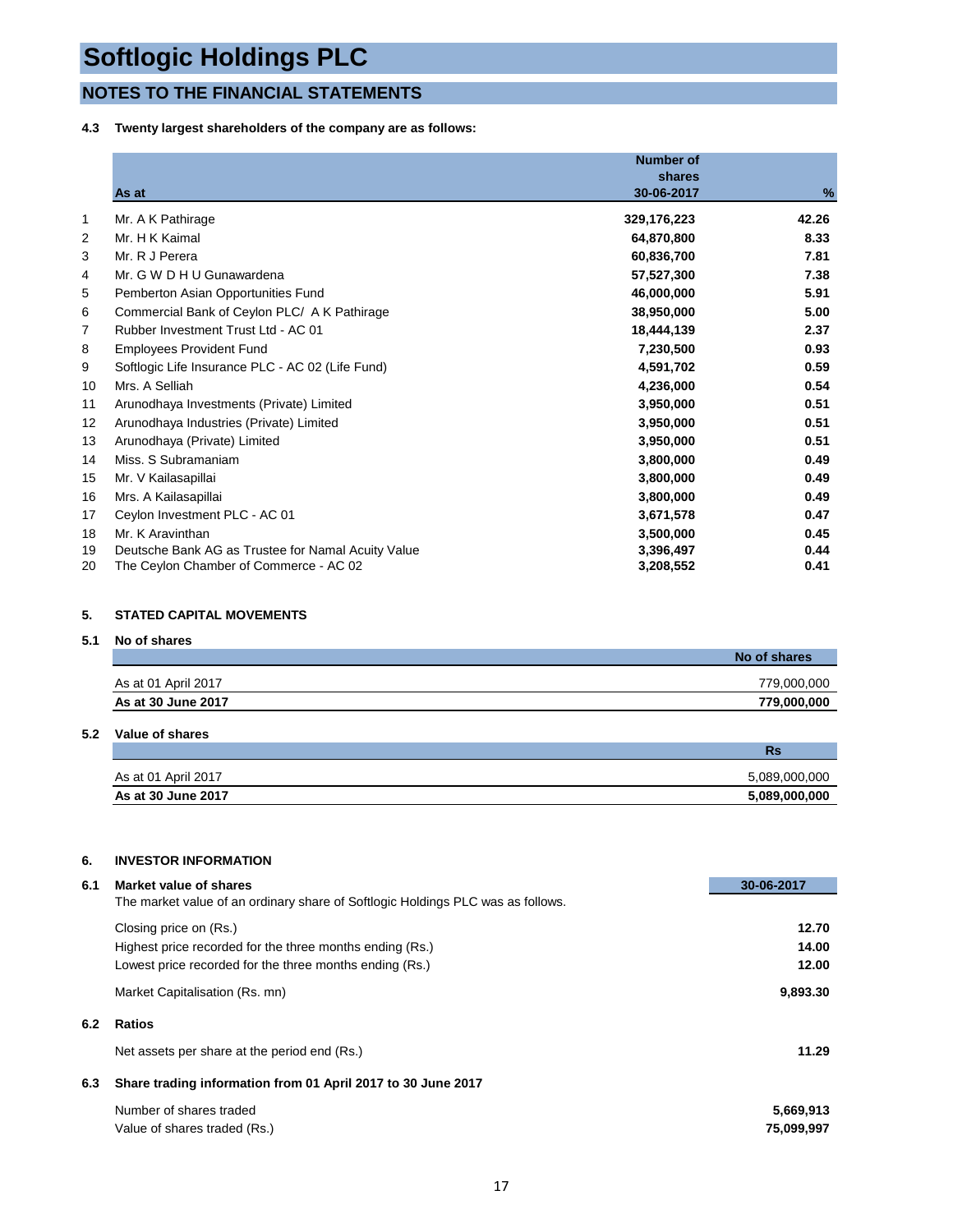### **NOTES TO THE FINANCIAL STATEMENTS**

#### **7. CONTINGENCIES**

#### **CONTINGENT LIABILITIES**

There has been no significant change in the nature of the contingencies and other commitments, which were disclosed in the annual report for the year ended 31 March 2017.

#### **8. CAPITAL COMMITMENTS**

As at 30 June 2017, the group had capital commitments contracted but not provided in the financial statements amounting to Rs. 1,758 mn (30 June 2016 - 5,490 mn).

#### **9. EVENTS AFTER THE REPORTING PERIOD**

There were no significant events subsequent to the date of the statement of financial position, which require disclosure in the financial statements.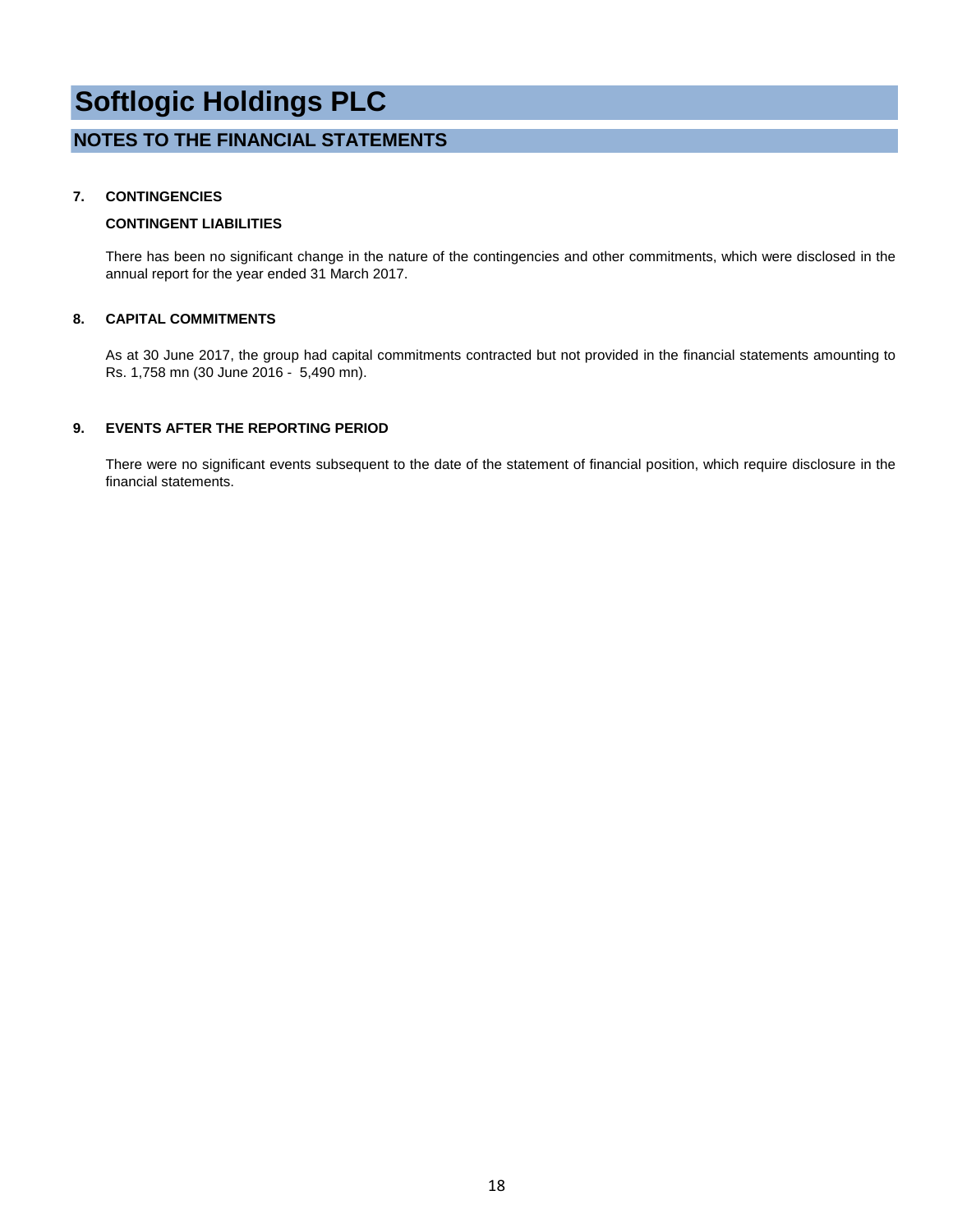#### **NOTES TO THE FINANCIAL STATEMENTS**

#### **10. RELATED PARTY TRANSACTIONS**

#### **10.1 Transactions with related parties**

|                                                  |                            | <b>Group</b>               | Company                    |                            |  |  |
|--------------------------------------------------|----------------------------|----------------------------|----------------------------|----------------------------|--|--|
| In Rs.                                           | 03 months to<br>30-06-2017 | 03 months to<br>30-06-2016 | 03 months to<br>30-06-2017 | 03 months to<br>30-06-2016 |  |  |
| <b>Subsidiaries</b>                              |                            |                            |                            |                            |  |  |
| (Purchases) / sales of goods                     | ٠                          |                            | (2, 115, 290)              | (13,720,891)               |  |  |
| (Receiving) / rendering of services              |                            | $\overline{\phantom{a}}$   | 155,129,057                | 136,744,910                |  |  |
| (Purchases) / sale of property plant & equipment |                            |                            | (749, 105)                 | (360,000)                  |  |  |
| Loans given / (obtained)                         |                            |                            | 218,999,289                | 442,307,238                |  |  |
| Interest received / (paid)                       |                            | $\overline{\phantom{a}}$   | 197,771,837                | 123,007,091                |  |  |
| Rent received / (paid)                           |                            |                            | 14,678,169                 | 12,515,406                 |  |  |
| Dividend received                                |                            |                            | 81                         | 247,508,764                |  |  |
| Profit on disposal of shares                     | ٠                          | $\overline{\phantom{a}}$   |                            | 1,097,248,468              |  |  |
| Guarantee charges received                       |                            | ÷,                         | 46,873,165                 | 35,079,386                 |  |  |
| Guarantees given / (obtained)                    |                            |                            | 21,144,490,000             | 20,166,600,000             |  |  |
|                                                  |                            |                            |                            |                            |  |  |
| <b>Associates</b>                                |                            |                            |                            |                            |  |  |
| (Purchases) / sale of property plant & equipment | 1,879,250                  | 116,584                    |                            |                            |  |  |
| (Receiving) / rendering of services              | (1, 226, 343)              | (729, 225)                 | 1,659,185                  | 1,787,754                  |  |  |
|                                                  |                            |                            |                            |                            |  |  |
| Key management personnel                         |                            |                            |                            |                            |  |  |
| Loans given/ (received)                          | (12, 191, 084)             | (14,024,362)               | (1,992,157)                | (1,992,157)                |  |  |
| Guarantees given/ (received)                     | (510,000,000)              | (940,000,000)              | (100,000,000)              | (100,000,000)              |  |  |
| Loans given/ (customer deposits received)        | (83,092,641)               | (78, 203, 320)             |                            |                            |  |  |
| Advances given/ (received)                       | (78, 421, 474)             | $\overline{a}$             | ٠                          | $\blacksquare$             |  |  |
|                                                  |                            |                            |                            |                            |  |  |
| Close family members of KMP                      |                            |                            |                            |                            |  |  |
| (Receiving) / rendering of services              |                            |                            |                            |                            |  |  |

#### **10.2 Terms and conditions of transactions with related parties**

Transactions with related parties are carried out under relevant commercial terms and conditions. Outstanding current account balances at year end are unsecured, interest free and settlement occurs in cash. Interest bearing borrowings are at predetermined interest rates and terms.